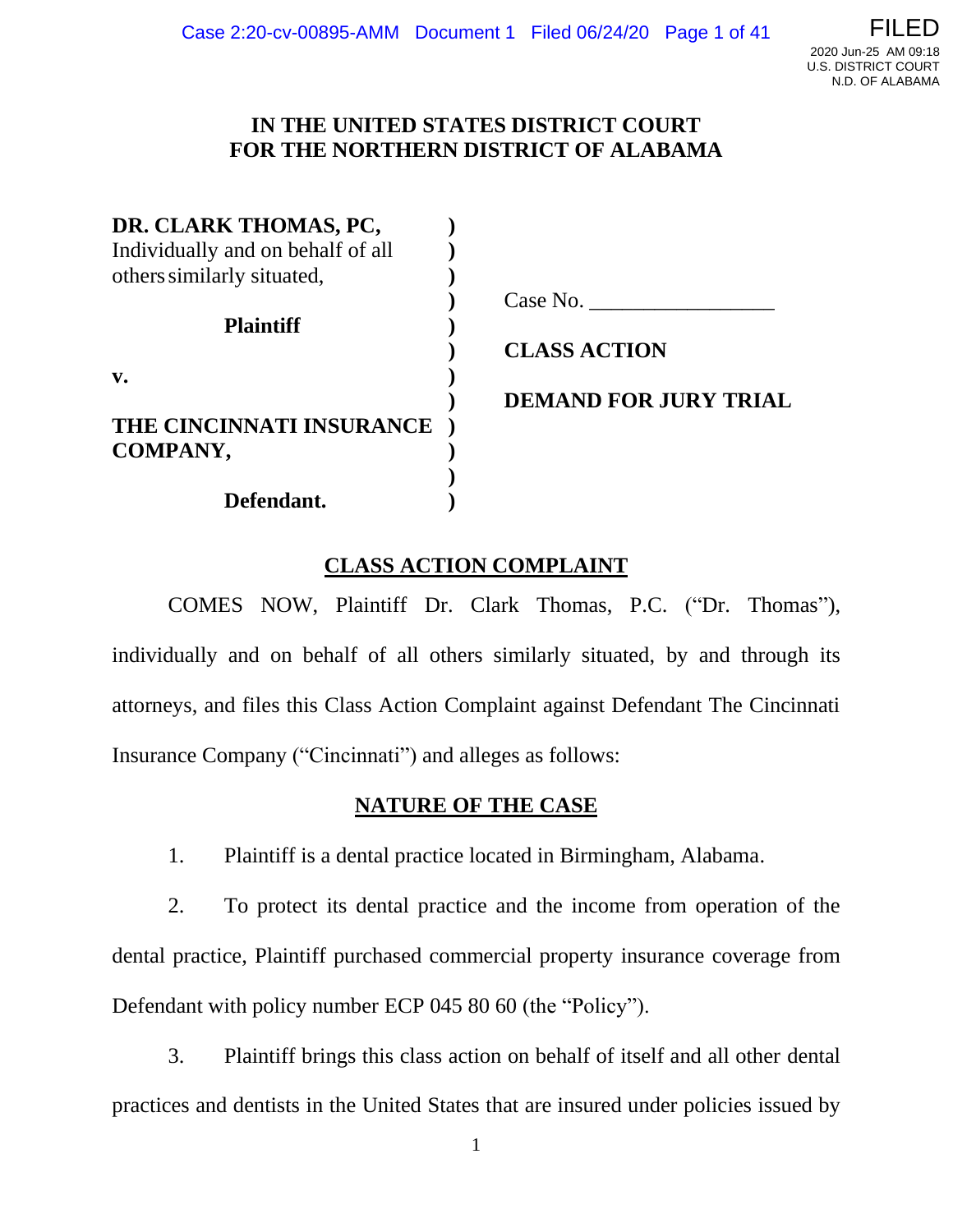#### Case 2:20-cv-00895-AMM Document 1 Filed 06/24/20 Page 2 of 41

Cincinnati or one of Cincinnati's affiliates that offer the same or similar Business Income and Extra Expense coverage and/or Civil Authority coverage as the Policy.

4. Among other types of coverage, the Policy protects Plaintiff against a loss of business income due to a suspension of Plaintiff's operations caused by direct physical loss or damage to property. This type of coverage is often referred to as "Business Income" coverage.

5. The Policy also provides "Extra Expense" coverage under which Defendant promised to pay expenses incurred to minimize the suspension of business.

6. Additionally, the Policy provides "Civil Authority" coverage under which Defendant promised to pay for loss of business income caused by the action of a civil authority prohibiting access to the "premises."

7. Plaintiff duly complied with its obligations under the Policy and paid the requisite premiums.

8. Beginning in March 2020, Plaintiff and Class Members were forced to suspend or significantly reduce their business operations due to the global pandemic caused by the severe acute respiratory syndrome coronavirus 2 ("SARS-CoV-2") and the resulting coronavirus disease ("COVID-19").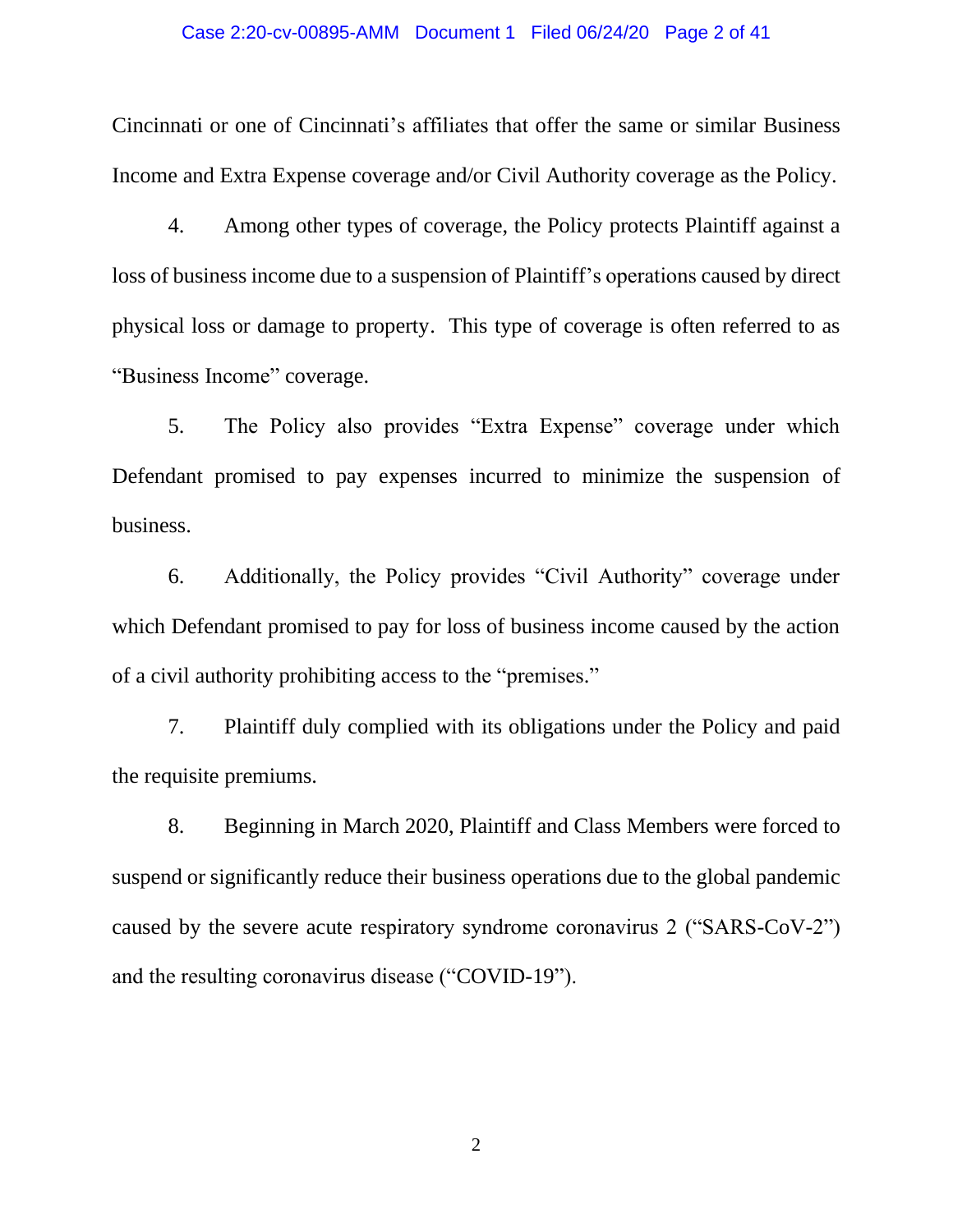#### Case 2:20-cv-00895-AMM Document 1 Filed 06/24/20 Page 3 of 41

9. SARS-CoV-2 is a highly transmissible virus that is spread by respiratory droplets and close contact with an infected person. The virus also spreads through contact with contaminated surfaces and aerosolized particles.

10. The resulting disease, COVID-19, caused by SARS-CoV-2 can cause severe symptoms that can lead to hospitalization and death.

11. The presence of SARS-CoV-2 on, at, or around property owned or leased by Plaintiff and Class Members and insured by Defendant has resulted in "direct 'loss' to Covered Property" (as that phrase is used in the Policy).

12. Consistent with health concerns posed by the risk of or actual contamination of business property, including medical and dental offices, the Governor of the State of Alabama declared a Public Health Emergency and issued a series of Executive Orders that limited the operations of most businesses, including Plaintiff, and prohibited the provision of any medically unnecessary, non-urgent, or non-emergency procedure or surgery for a period of time.

13. Plaintiff and Class Members have sustained an actual loss of business income due to the suspension and/or reduction in operations caused by the direct physical loss or damage associated with SARS-CoV-2 and/or actions of civil authorities prohibiting access to and occupancy of the Plaintiff's and Class Members' premises.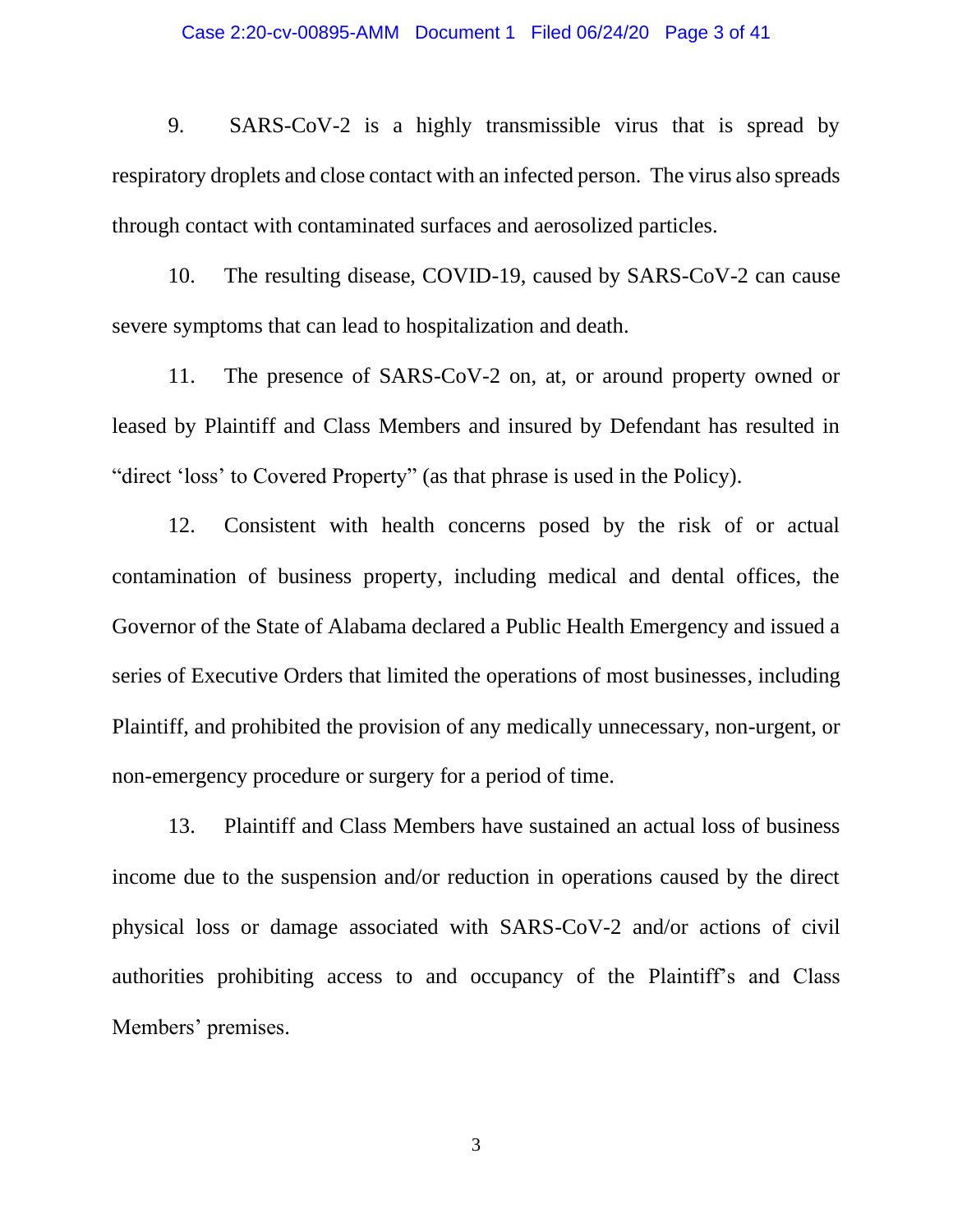#### Case 2:20-cv-00895-AMM Document 1 Filed 06/24/20 Page 4 of 41

14. Plaintiff and Class Members have also incurred extra expenses to minimize the suspension of operations as a result of the physical loss or damage associated with SARS-CoV-2.

15. Under the Policy, Defendant promised to cover these losses and expenses and is obligated to pay for them; however, despite the direct physical loss to covered property associated with SARS-CoV-2, which caused closures, suspensions, and interruptions of business and a loss of business income, Defendant has uniformly denied coverage under the Business Income, Extra Expense and Civil Authority provisions of the Policies.

### **PARTIES, JURISDICTION & VENUE**

16. Plaintiff is a professional corporation organized under the laws of Alabama, with its principal place of business located at 721 Montclair Rd, Birmingham, AL 35213.

17. Defendant The Cincinnati Insurance Company ("Cincinnati") is a corporation organized under the laws of Ohio, with its principal place of business at 6200 S. Gilmore Road, Fairfield, Ohio 45014-5141, and regularly conducts business in this district. Cincinnati may be served via its registered agent, Scott Tyra, at 2001 Park Place North, Suite 200, Birmingham, Alabama 35203.

18. At all times material, Defendant engaged in substantial and not isolated activity on a continuous and systematic basis in the State of Alabama, namely by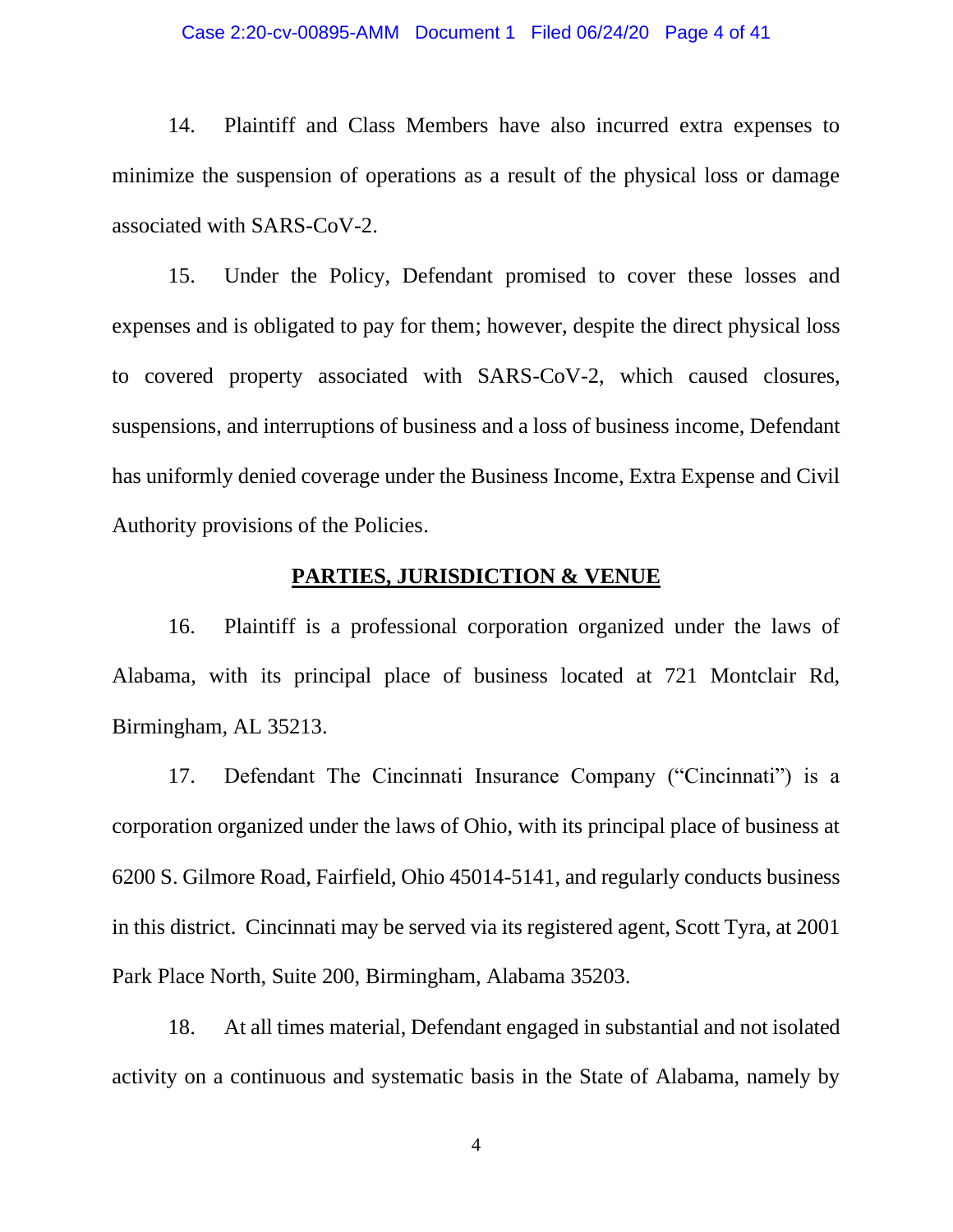#### Case 2:20-cv-00895-AMM Document 1 Filed 06/24/20 Page 5 of 41

issuing and selling insurance policies in Alabama and by contracting to insure property located in Alabama.

19. Jurisdiction is proper in this Court pursuant to 28 U.S.C. § 1332 because there is complete diversity between Defendant and at least one member of each class; there are more than one hundred members of each class; and the amount in controversy exceeds \$5,000,000 exclusive of interest and costs. This Court also has subject matter jurisdiction under 28 U.S.C. §§ 2201 and 2202 and is authorized to grant declaratory relief under these statutes. All other factual conditions precedent necessary to empower this Court with subject matter and personal jurisdiction have been satisfied.

20. Venue is proper in this Court pursuant to 28 U.S.C. § 1391(b)(2) because the Defendant is subject to personal jurisdiction in this district, has a registered agent in this district, a substantial part of property that is subject of the action is situated in this district, and a substantial portion of Defendant's conduct that forms the basis of this action occurred in Alabama, including within the boundaries of this district.

21. This Court has personal jurisdiction over the Defendant because Plaintiff's claims arise out of, among other things, the Defendant conducting, engaging in, and/or carrying on business in Alabama; Defendant's maintenance of an office in Alabama; Defendant breaching a contract in this State by failing to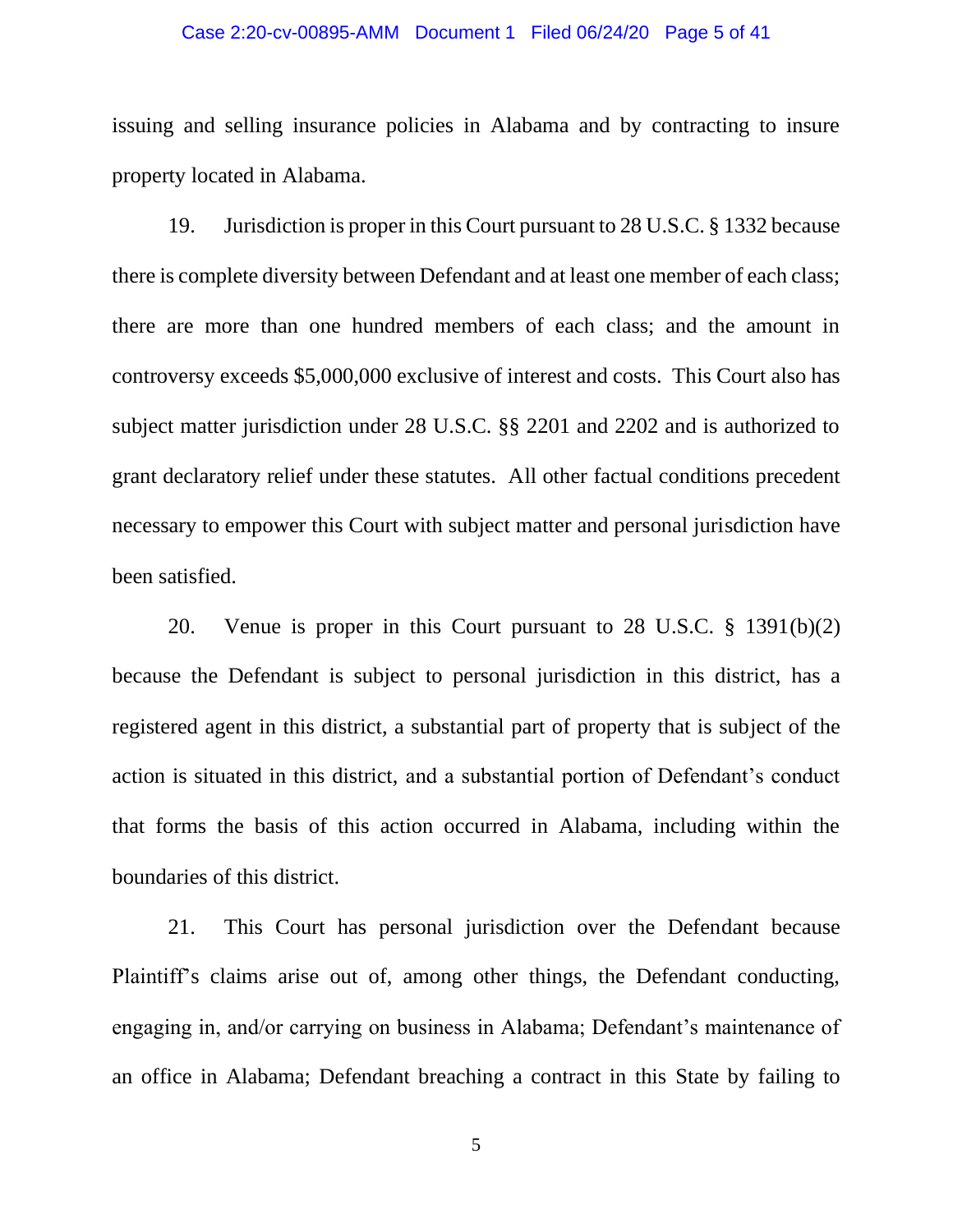#### Case 2:20-cv-00895-AMM Document 1 Filed 06/24/20 Page 6 of 41

perform acts required by contract to be performed in this State; and Defendant contracting to insure property in Alabama, including but not limited to the premises insured under the Policy. Defendant also purposefully availed itself of the opportunity of conducting activities in the State of Alabama by marketing its insurance policies and services within the State, and intentionally developing relationships with brokers, agents, and customers within the State to insure property within the State, all of which resulted in the policies at issue in this action.

### **COMMON FACTUAL ALLEGATIONS**

### **A. Relevant Policy Provisions**

22. Plaintiff and the Class Members are policyholders of insurance policies issued by Defendant that insure against the loss of business income.

23. Plaintiff's Policy has a policy period of October 1, 2018 to October 1, 2021. The insured property is located at 721 Montclair Rd, Birmingham, AL 35213. A true and correct copy of the Policy is attached to this Complaint as Exhibit "A" and incorporated herein by reference.

24. The Policy is an all-risks insurance policy. In an all-risks insurance policy, all risks of loss are covered unless they are specifically excluded or limited.

25. Consistent with the all-risks nature of the Policy, Defendant specifically agreed to pay for all losses caused by "Covered Causes of Loss," defined as "direct 'loss' unless the 'loss' is excluded or limited in this Coverage Part." In the Policy,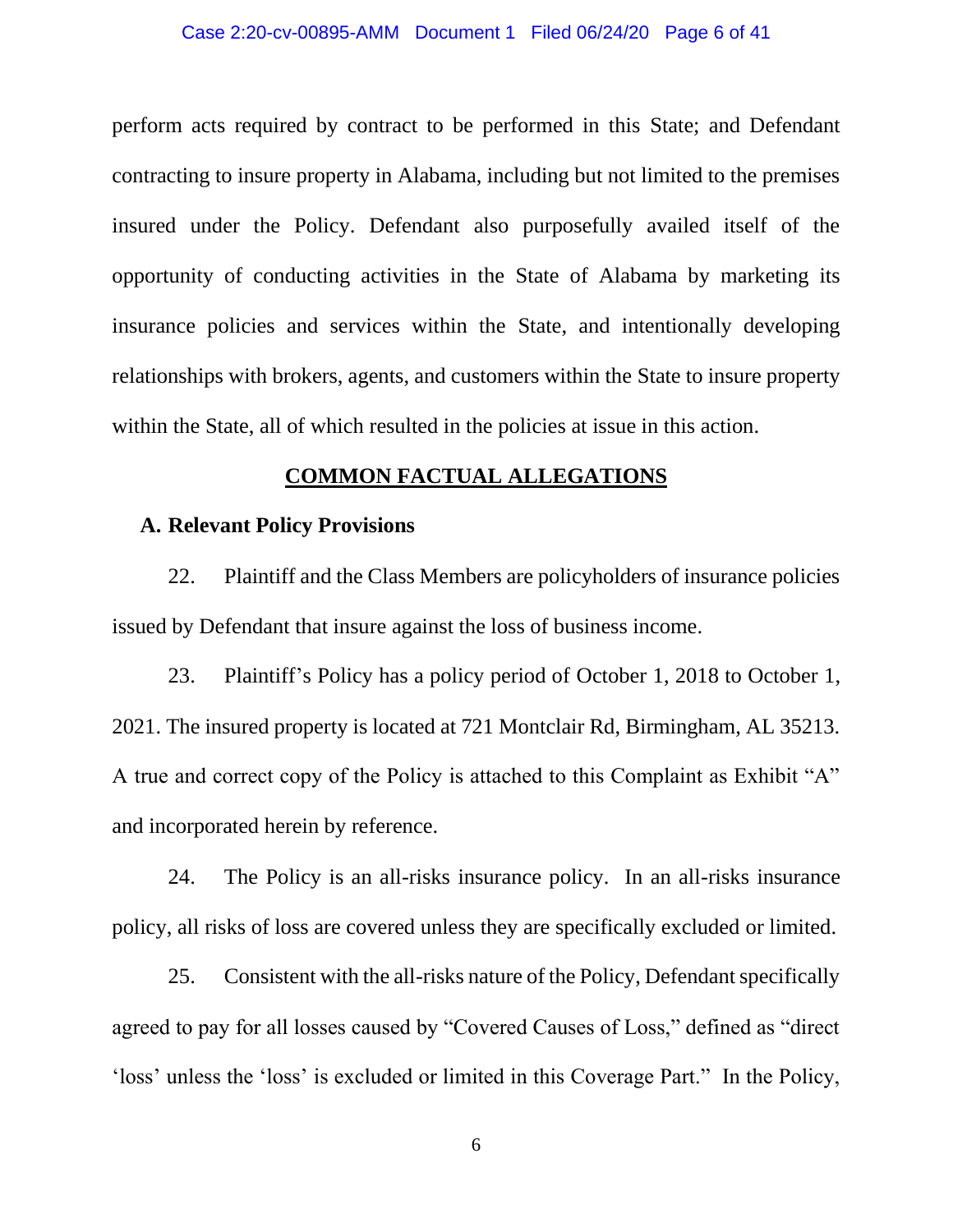#### Case 2:20-cv-00895-AMM Document 1 Filed 06/24/20 Page 7 of 41

Defendant also promised to pay for losses of business income sustained as a result of perils not excluded under the Policy. Specifically, Defendant promised to pay for losses of business income sustained as a result of a suspension of business operations during the period of restoration.

26. The coverage for loss of business income is often called business interruption insurance. This coverage is specifically provided for in a section of the Policy titled "Business Income and Extra Expense."

27. Pursuant to this section of the Policy, Defendant promised to pay for "the actual loss of 'Business Income' and 'Rental Value' you sustain due to the necessary 'suspension' of your 'operations' during the 'period of restoration'."

28. Each of the operative terms of this coverage provision is defined as follows.

29. "Business Income" means the net profit that the business would have earned absent the suspension of operations, plus any continuing normal operating expenses, including payroll:

"Business Income" means the:

- a. Net income (Net Profit or Loss before income taxes) that would have been earned or incurred; and
- b. Continuing normal operating expenses sustained, including payroll.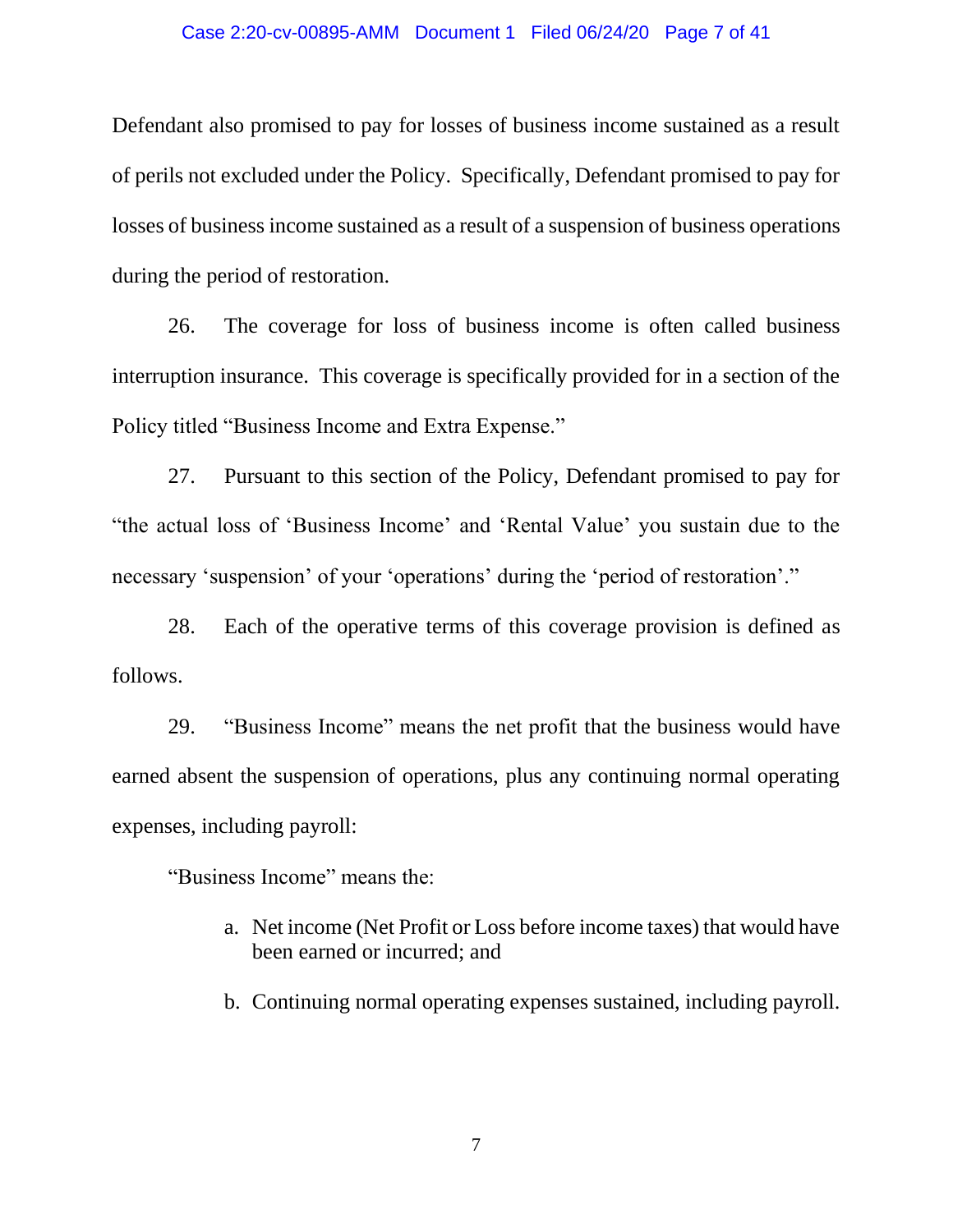### Case 2:20-cv-00895-AMM Document 1 Filed 06/24/20 Page 8 of 41

30. "Suspension" means, among other things, a slowdown or cessation of the insured's business activities:

"Suspension" means:

- a. The slowdown or cessation of your business activities; and
- b. That a part or all of the "premises" is rendered untenantable.
- 31. "Period of Restoration" means the period of time beginning at the time

of direct "loss" and ending on the date when the property is repaired or the date when business is resumed at a new location, whichever is earlier:

"Period of restoration" means the period of time that:

- a. Begins at the time of direct "loss".
- b. Ends on the earlier of:
	- (1)The date when the property at the "premises" should be repaired, rebuilt, or replaced with reasonable speed and similar quality; or
	- (2)The date when business is resumed at a new permanent location.

32. In addition to promising to pay for loss of business income under the Policy, Defendant also promised to pay for certain necessary "Extra Expense." "Extra Expense" means expenses that the policyholder incurs to, for example, minimize the suspension of business.

33. The Policy also provides "Civil Authority" coverage. Under this type of coverage, Defendant promised to pay for the loss of business income and extra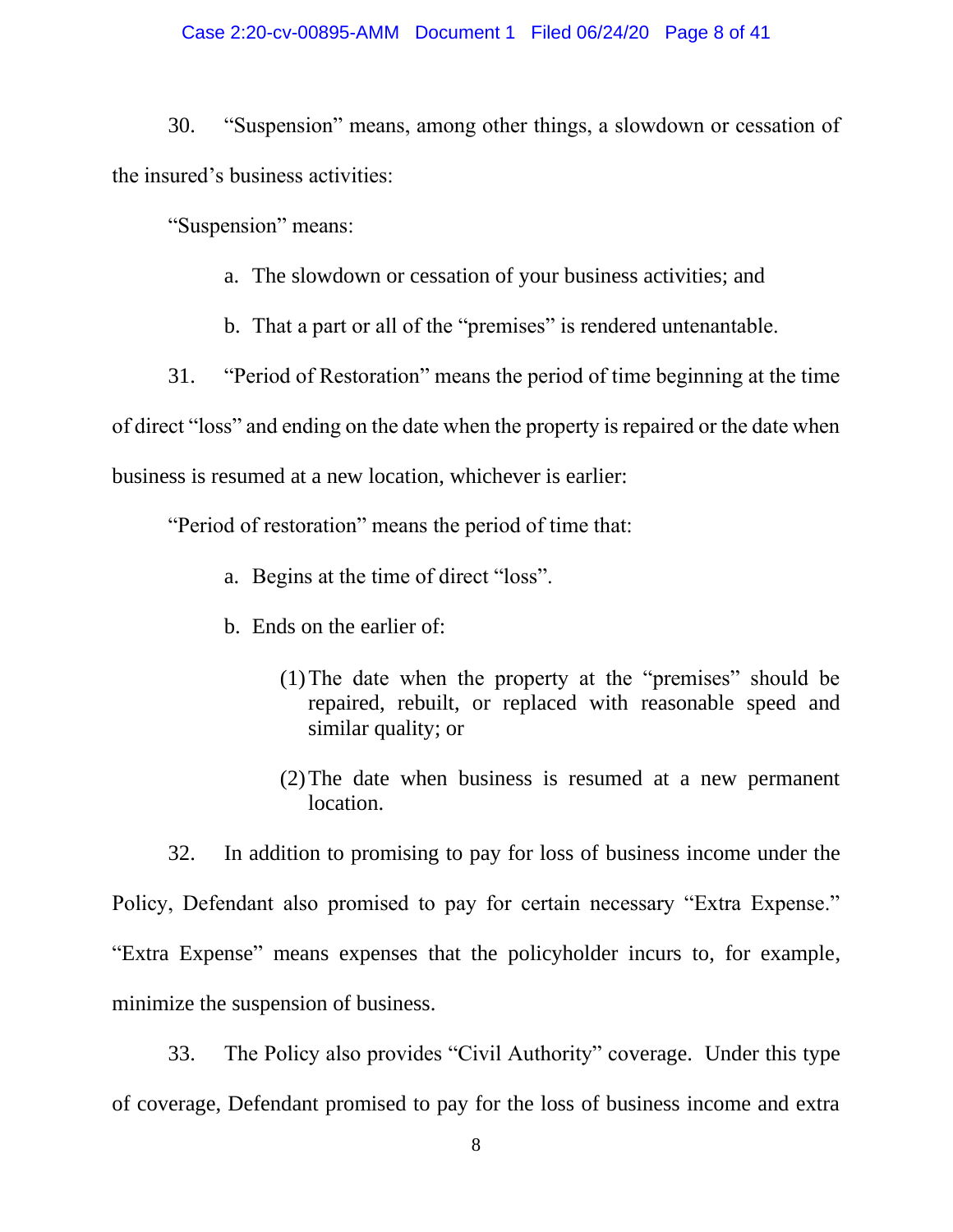expense that the Plaintiffs sustained as a result of "action of civil authority that

prohibits access to the 'premises'":

# **(3) Civil Authority**

When a Covered Cause of Loss causes damage to property other than Covered Property at a "premises", we will pay for the actual loss of "Business Income" and necessary Extra Expense you sustain caused by action of civil authority that prohibits access to the "premises", provided that both of the following apply:

- **(a)** Access to the area immediately surrounding the damaged property is prohibited by civil authority as a result of the damage; and
- **(b)** The action of civil authority is taken in response to dangerous physical conditions resulting from the damage or continuation of the Covered Cause of Loss that caused the damage, or the action is taken to enable a civil authority to have unimpeded access to the damaged property.

This Civil Authority coverage for "Business Income" will begin immediately after the time of that action and will apply for a period of up to 30 days from the date of that action.

This Civil Authority coverage for Extra Expense will begin immediately after the time of that action and will end:

- **1)** 30 consecutive days after the time of that action; or
- **2)** When your "Business Income" coverage ends;

whichever is later.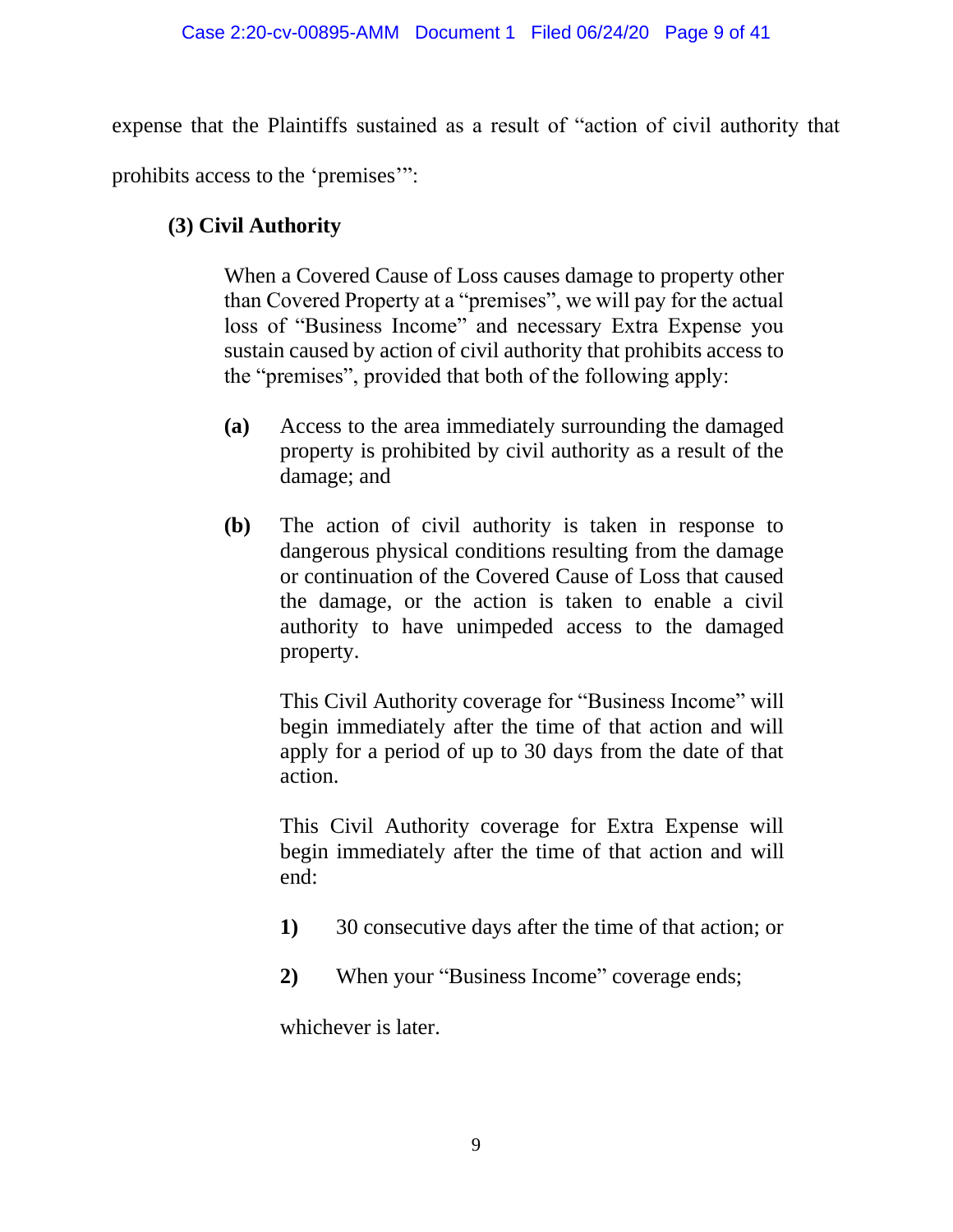#### Case 2:20-cv-00895-AMM Document 1 Filed 06/24/20 Page 10 of 41

34. This civil authority provision is an independent basis for business interruption coverage. That is, it can be triggered even when the standard business interruption coverage is not.

35. The Policy does not expressly exclude loss or damage resulting from a virus.

36. The insurance industry has long recognized that viruses constitute a risk of physical loss or damage. Accordingly, many carriers include a "virus exclusion" in their property damage policies.

37. In 2006, the Insurance Services Office ("ISO"), which provides policy writing services to insurers, announced the submission of an exclusion of loss "due to disease-causing agents such as viruses and bacteria" to state insurance regulatory bodies.

38. The ISO exclusion language was intended to "state[] that there is no coverage for loss or damage caused by or resulting from any virus, bacterium or other microorganism that induces or is capable of inducing physical distress, illness or disease."

39. The actual exclusionary language stated, "We will not pay for loss or damage caused by or resulting from any virus, bacterium or other microorganism that induces or is capable of inducing physical distress, illness or disease."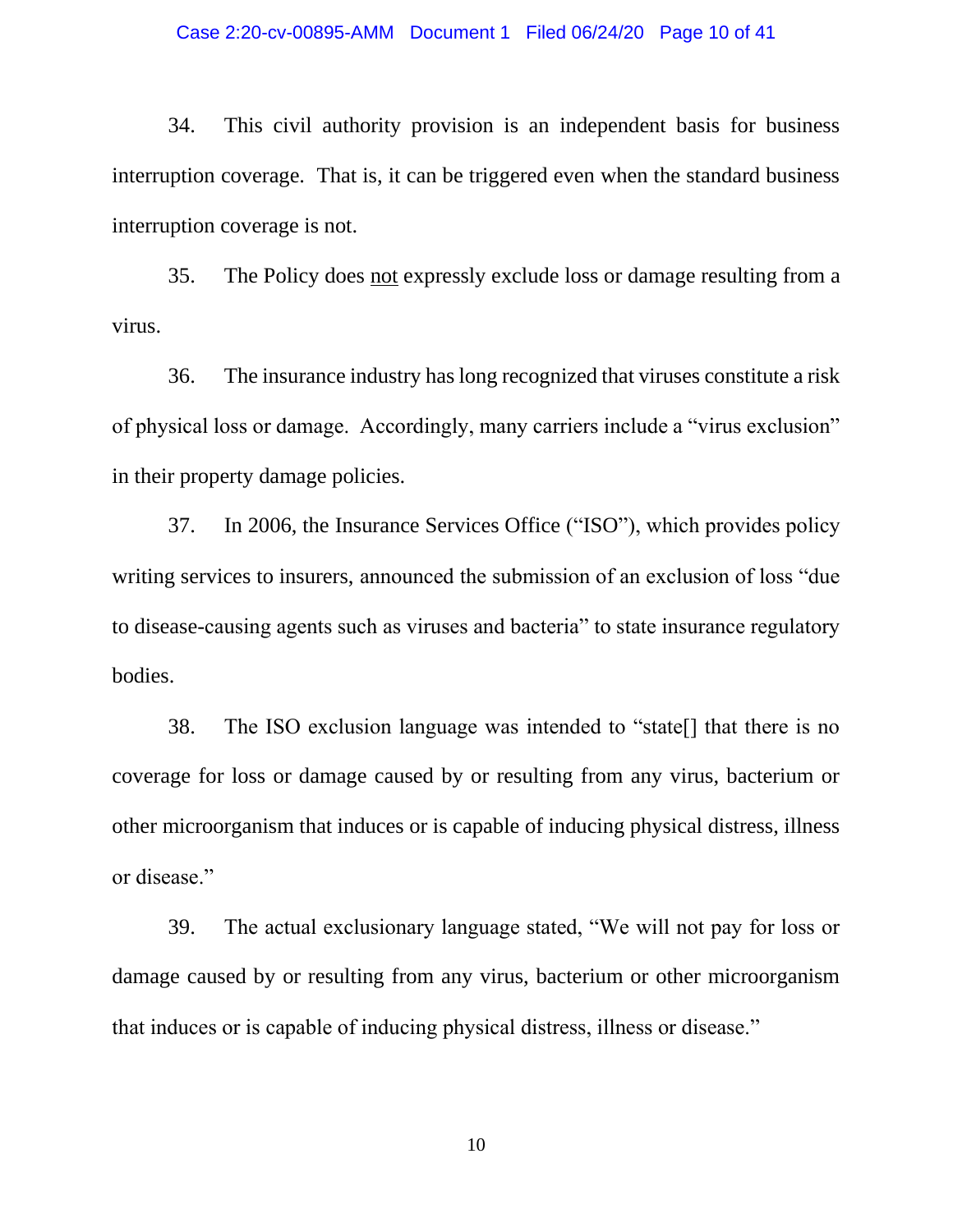40. This exclusion drafted by ISO shows that many policies that purport to cover all risks of direct physical loss or damage likely do not exclude loss or damage caused by a virus; thus, to exclude such loss or damage, a policy needs an express exclusion.

41. Neither this exclusionary language nor any similar language applicable to viruses is in the Policies of the Plaintiff or the Class Members.

### **B. COVID-19 Pandemic**

42. SARS-CoV-2 is virus that causes the disease COVID-19.

43. As of the filing of this Complaint, there have been over 2.4 million confirmed cases of COVID-19 in the United States since approximately mid-January 2020, and there have been over 9.2 million confirmed cases of COVID-19 worldwide since December 2019. Those numbers continue to grow.

44. Because of the high number of cases and the threat posed by COVID-19, the World Health Organization ("WHO") declared a global health emergency on January 30, 2020.

45. On March 13, 2020, Alabama Governor Kay Ivey declared a State of Emergency for Alabama.

46. On March 13, 2020, President Trump declared a national emergency.

47. According to the Centers for Disease Control (CDC), COVID-19 is transmitted by close contact with a person who has COVID-19, by respiratory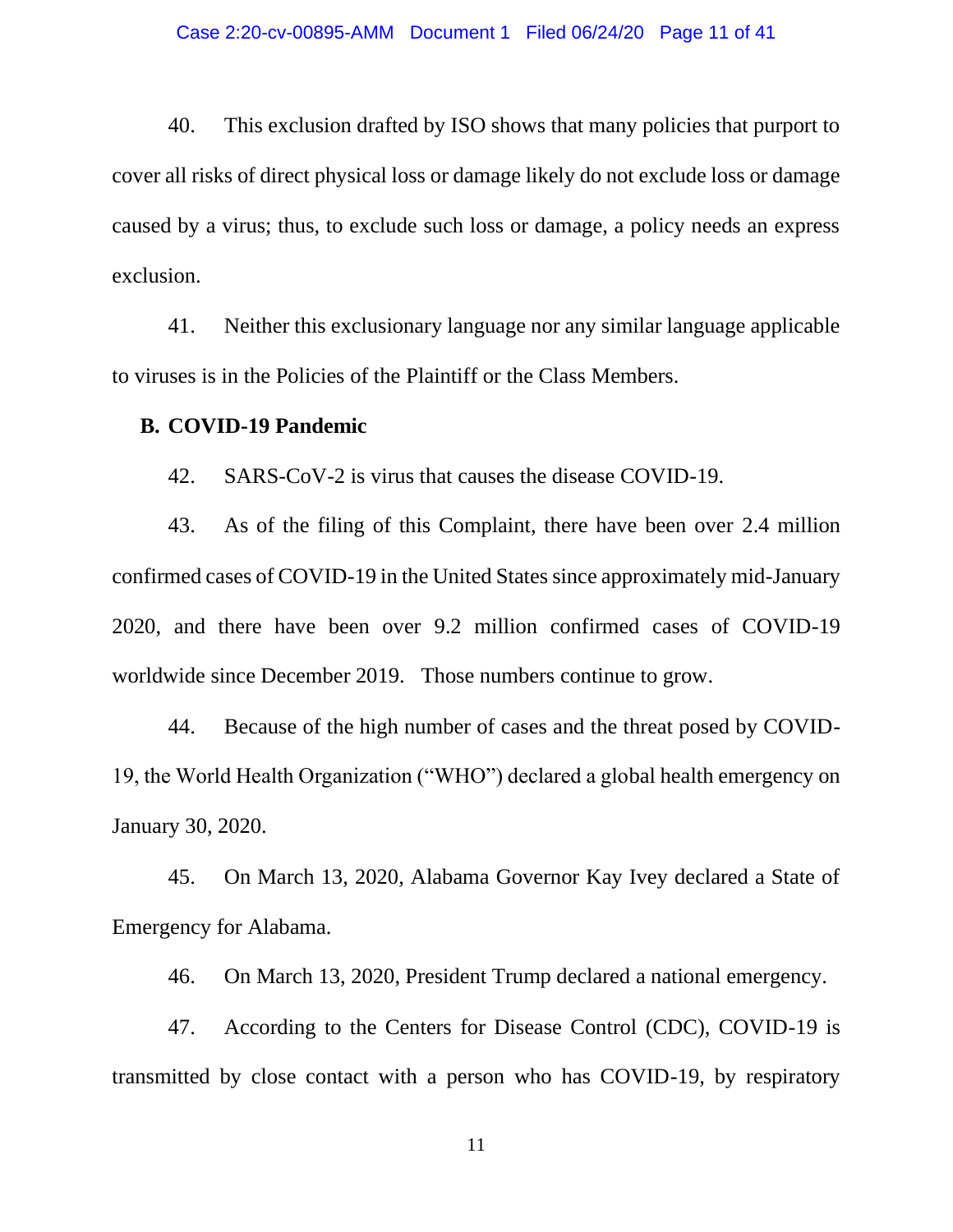#### Case 2:20-cv-00895-AMM Document 1 Filed 06/24/20 Page 12 of 41

droplets from coughing, sneezing, talking, or breathing or through touching a surface or object that has the virus on it. The virus becomes present on surfaces or objects by the release of respiratory droplets or aerosolized particles from infected humans.

48. Research indicates that COVID-19 can be spread through aerosolized particles that can travel much farther than larger droplets from coughing, sneezing, or talking.

49. Researchers have also found that the SARS-CoV-2 virus can remain viable and infectious in aerosols for hours and on surfaces up to days, depending on the surface.

50. These methods of transmission mean that a person can become infected by being exposed to air containing droplets or aerosols or by touching a contaminated surface. Thus, infected air or surfaces pose a significant risk to the safety of any exposed person.

51. Research also indicates that COVID-19 can be spread by presymptomatic and asymptomatic people. In other words, people with COVID-19 may be not be exhibiting symptoms and may not know that they have COVID-19, yet they can still transmit the virus to other people who can then become ill.

52. COVID-19 can lead to serious illness, which can require hospitalization, and death.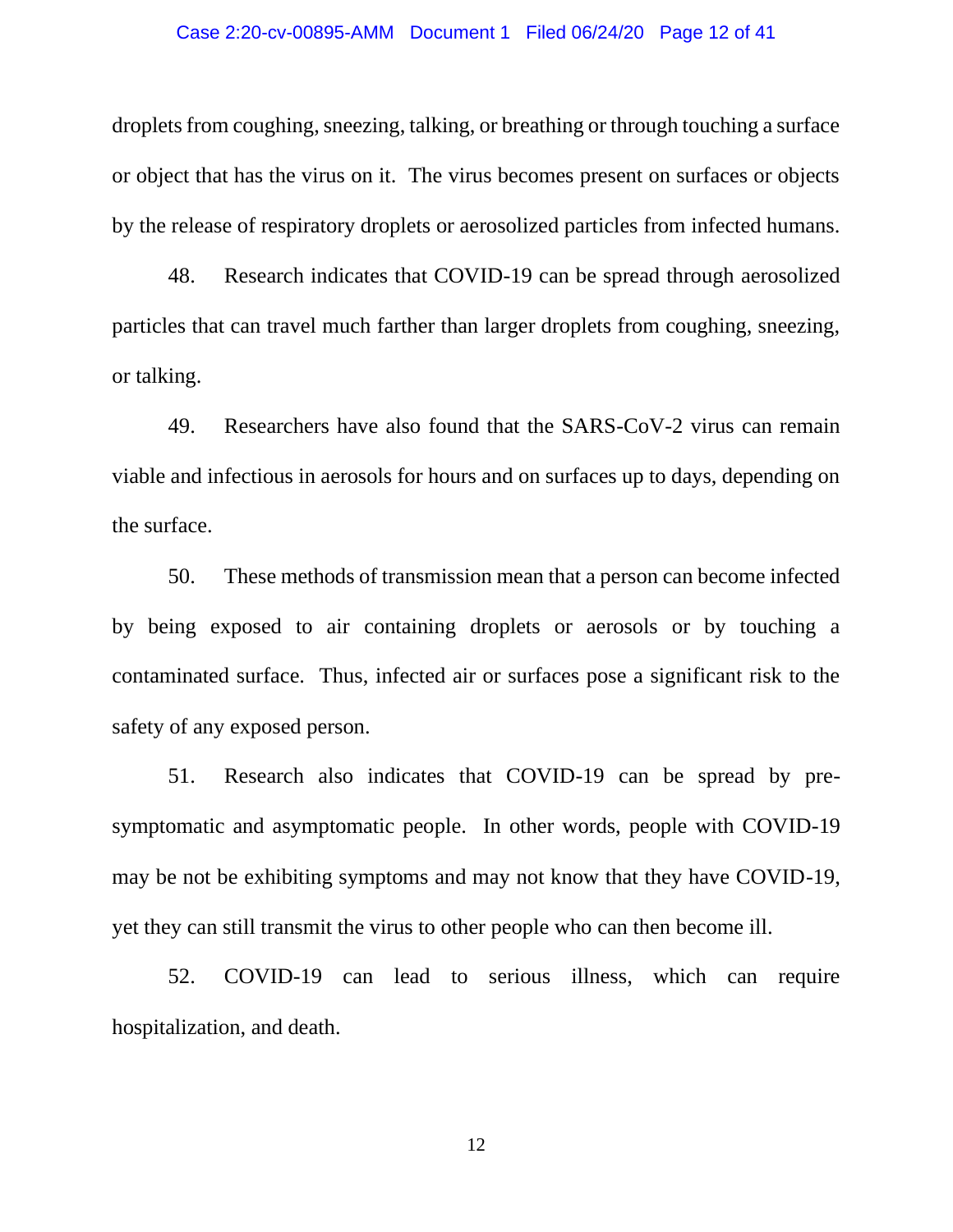53. As of the date of filing, Alabama has over 30,400 cases of COVID-19 and 841 resulting deaths. In Jefferson County, there have been over 2,400 cases of COVID-19 and 118 resulting deaths.

54. There have been over 123,000 deaths in the United States and over 477,000 deaths worldwide due to COVID-19.

## **C. Claims by Plaintiff and Class Members and Cincinnati's Denial of Coverage**

55. The presence of SARS-CoV-2 and the public health emergency it has created has prompted actions by civil authorities throughout the United States ("Civil Authority Actions"), including but not limited to civil authorities with jurisdiction over Plaintiff: City of Birmingham, Jefferson County, and the State of Alabama.

56. On March 13, 2020, the Governor of Alabama, Kay Ivey, declared a public health emergency in response to the appearance of COVID-19 in the State of Alabama. *See* STATE OF EMERGENCY: CORONAVIRUS (COVID-19) (March 13, 2020), *available at* https://governor.alabama.gov/newsroom/2020/03/state-ofemergency-coronavirus-covid-19/.

57. Effective March 19, 2020, the State Health Officer of Alabama issued a Statewide Order Suspending Certain Public Gatherings Due to Risk of Infection by COVID-19. This Order delayed all elective dental procedures statewide. *See*  ORDER OF THE STATE HEALTH OFFICER SUSPENDING CERTAIN PUBLIC GATHERINGS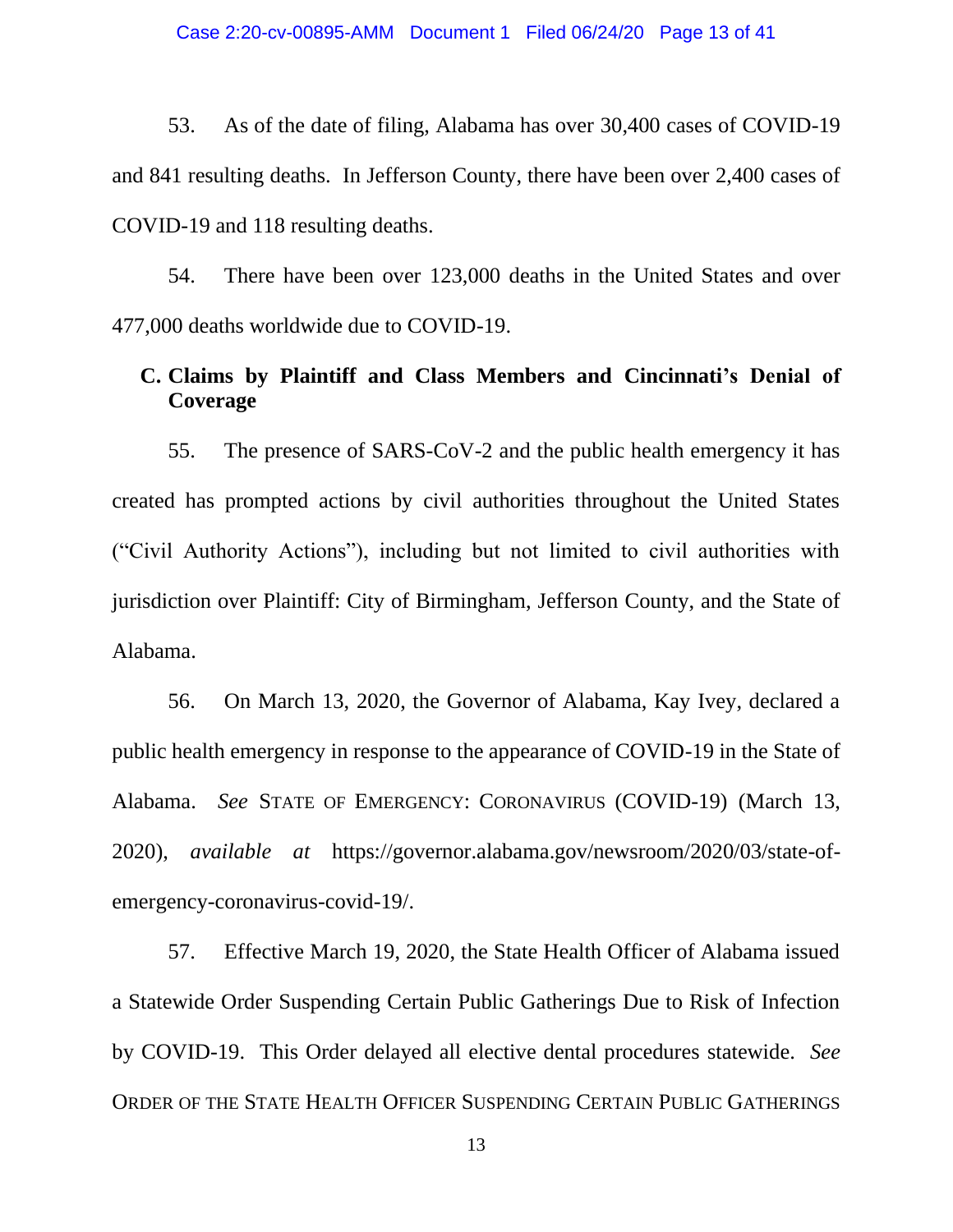DUE TO RISK OF INFECTION BY COVID-19 (March 19, 2020), *available at* https://alabamapublichealth.gov/legal/assets/order-adph-cov-gatherings-031920.pdf.

58. On March 27, 2020, the State Health Officer of Alabama issued another Statewide Order Suspending Certain Public Gatherings Due to Risk of Infection by COVID-19. This Order postponed until further notice all dental procedures with the exception of procedures necessary to treat an emergency medical condition. *See*  ORDER OF THE STATE HEALTH OFFICER SUSPENDING CERTAIN PUBLIC GATHERINGS DUE TO RISK OF INFECTION BY COVID-19 (March 27, 2020), *available at*  https://alabamapublichealth.gov/legal/assets/order-socialdistancing-signed-032720.pdf.

59. On March 24, 2020, the City of Birmingham issued Ordinance No. 20- 48 establishing a "Shelter in Place Order." Among other things, this Order required businesses within the City of Birmingham to comply with the Order of the Jefferson County Health Officer, requiring the closure of all non-essential businesses, including dental practices. Ordinance No. 20-48 was expressly issued in response to "an emergency of unprecedented size resulting from the natural cause of community spread of a novel human coronavirus disease, COVID-19, [having] occurred in the City of Birmingham." *See* ORDINANCE NO. 20-48, *available at*  https://www.birminghamal.gov/wp-content/uploads/2020/03/2020.3.24.City-of-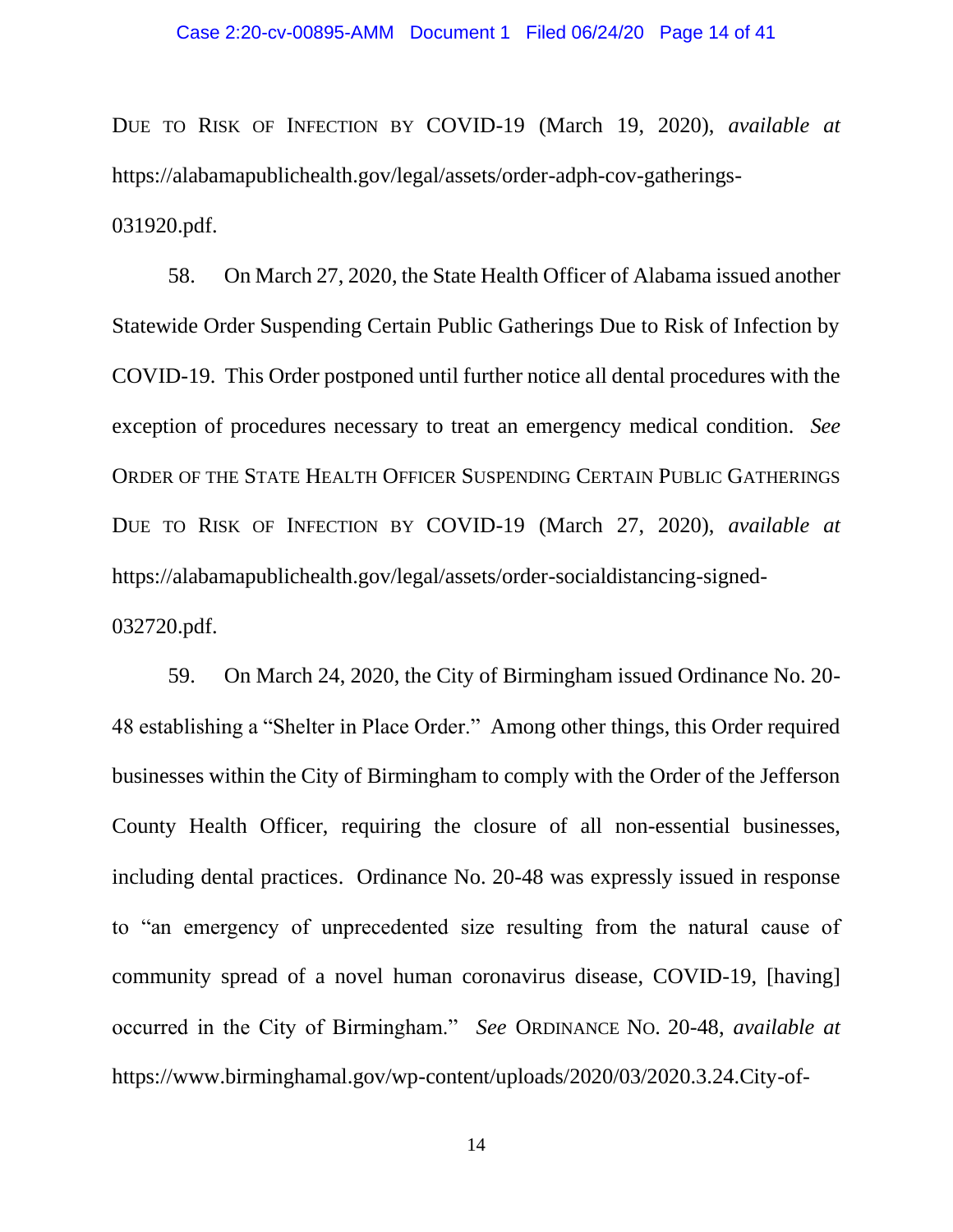### Case 2:20-cv-00895-AMM Document 1 Filed 06/24/20 Page 15 of 41

Birmingham.Shelter-In-Place-Ordinance.pdf. Section 1(c) of the Ordinance specifically states:

All public and private gatherings of 10 or more persons or of any size where a consistent distance of at least six feet cannot be maintained are prohibited, except as to those exempted activities further provided in this ordinance. This provision does not apply to gatherings within a single household or living unit.

*Id.* at p. 3.

60. On April 3, 2020, the State Health Officer signed an Order Suspending Certain Public Gatherings Due to Risk of Infection by COVID-19, as Amended, ordering every person in the State of Alabama "to stay at his or her place of residence except as necessary to perform . . . 'essential activities' . . . ." *See* ORDER OF THE STATE HEALTH OFFICER SUSPENDING CERTAIN PUBLIC GATHERINGS DUE TO RISK OF INFECTION BY COVID-19 (April 3, 2020), *available at*  https://governor.alabama.gov/assets/2020/04/2020\_04\_03\_20-Revised-SOE.pdf.

61. In response to the State Health Officer's April 3, 2020 Order, the City of Birmingham amended its March 24, 2020 "Shelter In Place Order" (Ordinance No. 20-50) to continue through April 30, 2020. *See* ORDINANCE NO. 20-50 (April 3, 2020), *available at* https://www.birminghamal.gov/wpcontent/uploads/2020/04/Shelter-in-Place-Ordinance-Amended-20-50.pdf.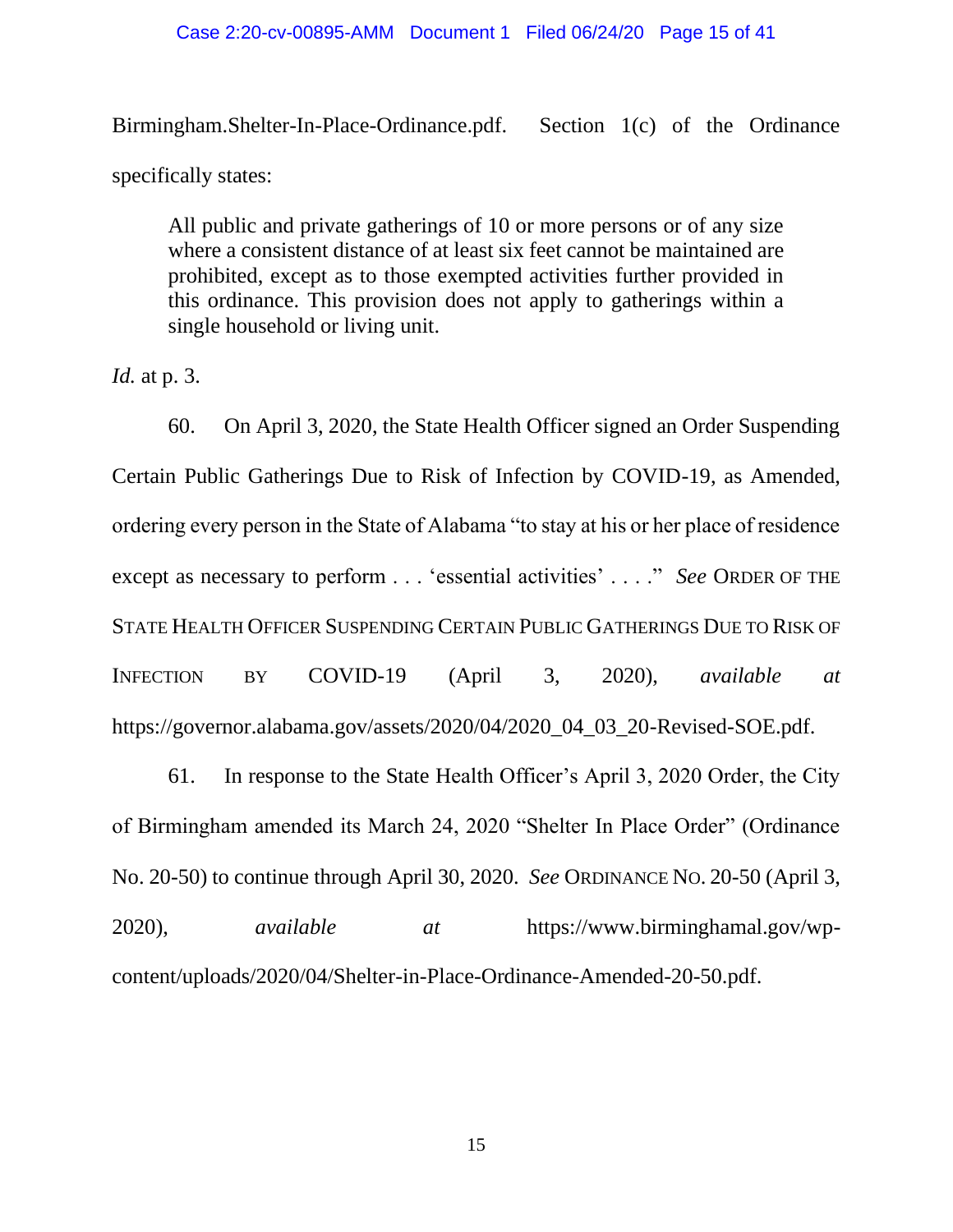62. Because of the spread of COVID-19 and the related health risks, Plaintiff and Class Members closed, suspended, or substantially reduced their operations.

63. Due to COVID-19's highly transmissible nature and its transmission by pre-symptomatic and asymptomatic people, Plaintiff and Class Members likely had, and, but for closing or suspending their operations, certainly would have had, employees or customers who were infected with COVID-19 at their premises.

64. Because COVID-19 can be transmitted through respiratory droplets, close contact, contaminated surfaces, and, likely, aerosolized particles, the physical surfaces and air within Plaintiff and Class Members' insured property likely became contaminated, and, but for closing or suspending their operations, certainly would have become contaminated, with SARS-CoV-2—making the insured property unsafe for occupancy or use by employees or members of the public.

65. As a result, Plaintiff and Class Members lost the ability to use their insured property because of the physical presence of SARS-CoV-2 and the health risks that its presence poses to anyone at or around the premises.

66. The health risks were even more pronounced in March and April 2020 because of a lack of information about the rate of infection and proper treatment methods, an insufficient supply of tests, and a potential for hospitals and other health care facilities to be overwhelmed by COVID-19 patients.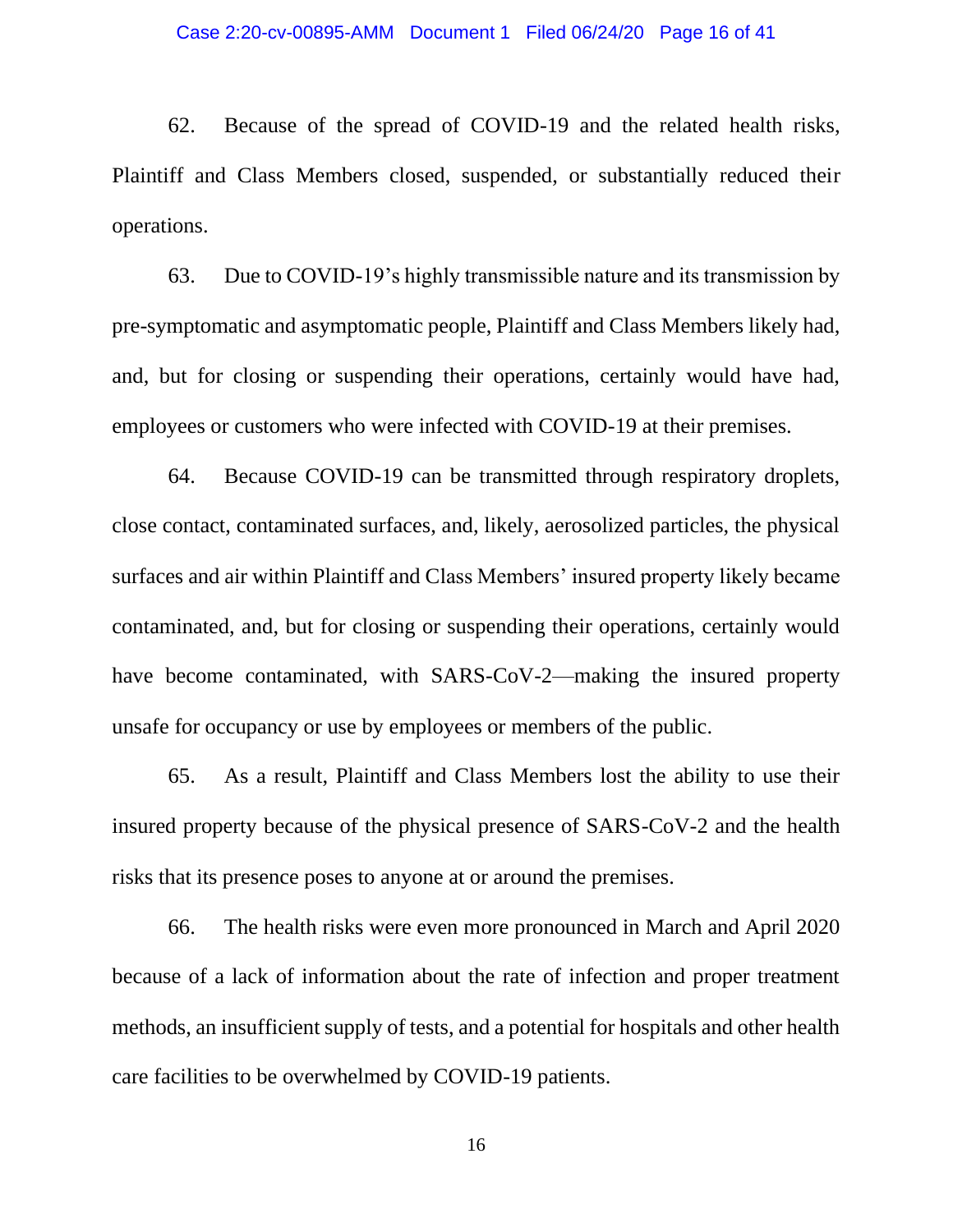#### Case 2:20-cv-00895-AMM Document 1 Filed 06/24/20 Page 17 of 41

67. There has been a direct physical loss of and/or damage to the covered premises under the Policy by, among other things, damaging the property, denying access to the property, preventing customers from physically occupying the property, causing the property to be physically uninhabitable by customers, causing its function to be nearly eliminated or destroyed, and/or causing a suspension of business operations on the premises.

68. Following their shutdowns or reduced operations, Plaintiff and some Class Members submitted claims to Defendant for the physical loss, including the loss of use, of their property and the resulting loss of business income.

69. Defendant denied Plaintiff's claim and, upon information and belief, has denied or will deny the claims of all Class Members.

70. Defendant has uniformly taken the improper position that the "Business Income" and/or "Extra Expense" coverages in the Policies do not cover the losses of its insureds arising from the interruption of operations caused by the direct physical loss of insured property associated with SARS-CoV-2.

71. This decision to deny coverage conflicts with the all-risks nature of the Policies, the absence of any "virus exclusion" in the Policies, and Defendant's acceptance of premiums from Plaintiff and Class Members.

72. Plaintiff and Class Members have suffered significant, and in some instances complete, losses of revenue over a period of time.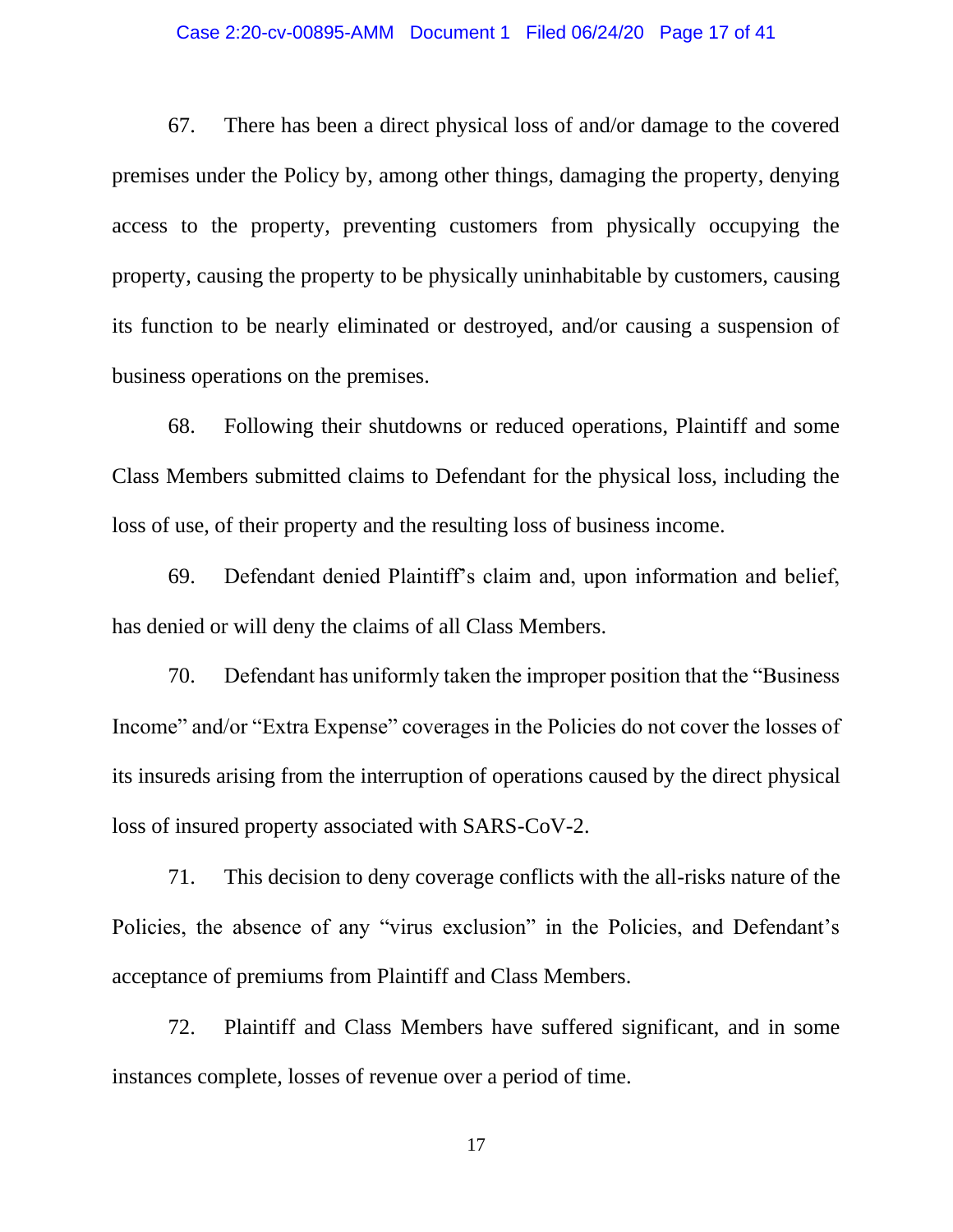#### Case 2:20-cv-00895-AMM Document 1 Filed 06/24/20 Page 18 of 41

73. In addition, before resuming operations at, in almost all instances, reduced capacity due to continued interruptions associated with SARS-CoV-2, Plaintiff and Class Members have incurred and will likely continue to incur significant expenses to make their property safe for use in order to restore and continue operations.

74. Just as Defendant has rejected Plaintiff and Class Members' claims for loss of business income due to the physical loss, including the loss of use, of their insured property, Defendant has also denied all claims for "extra expenses" incurred to avoid or minimize the suspension of operations.

75. Defendant stated in its coverage denial letter to Plaintiff that it found "no evidence of direct physical loss or damage at your premises. Similarly, there is no evidence of damage to property at other locations, precluding coverage for orders of civil authority."

76. Furthermore, Defendant stated that even if there had been a direct physical loss at the premises, there was no covered cause of loss due to the "Pollution Exclusion" in the Policy. A "Pollutant" is defined in the Policy as "any solid, liquid, gaseous or thermal irritant or contaminant, including smoke, vapor, soot, fumes, acids, alkalis, asbestos, chemicals, petroleum, petroleum products and petroleum byproducts, and waste."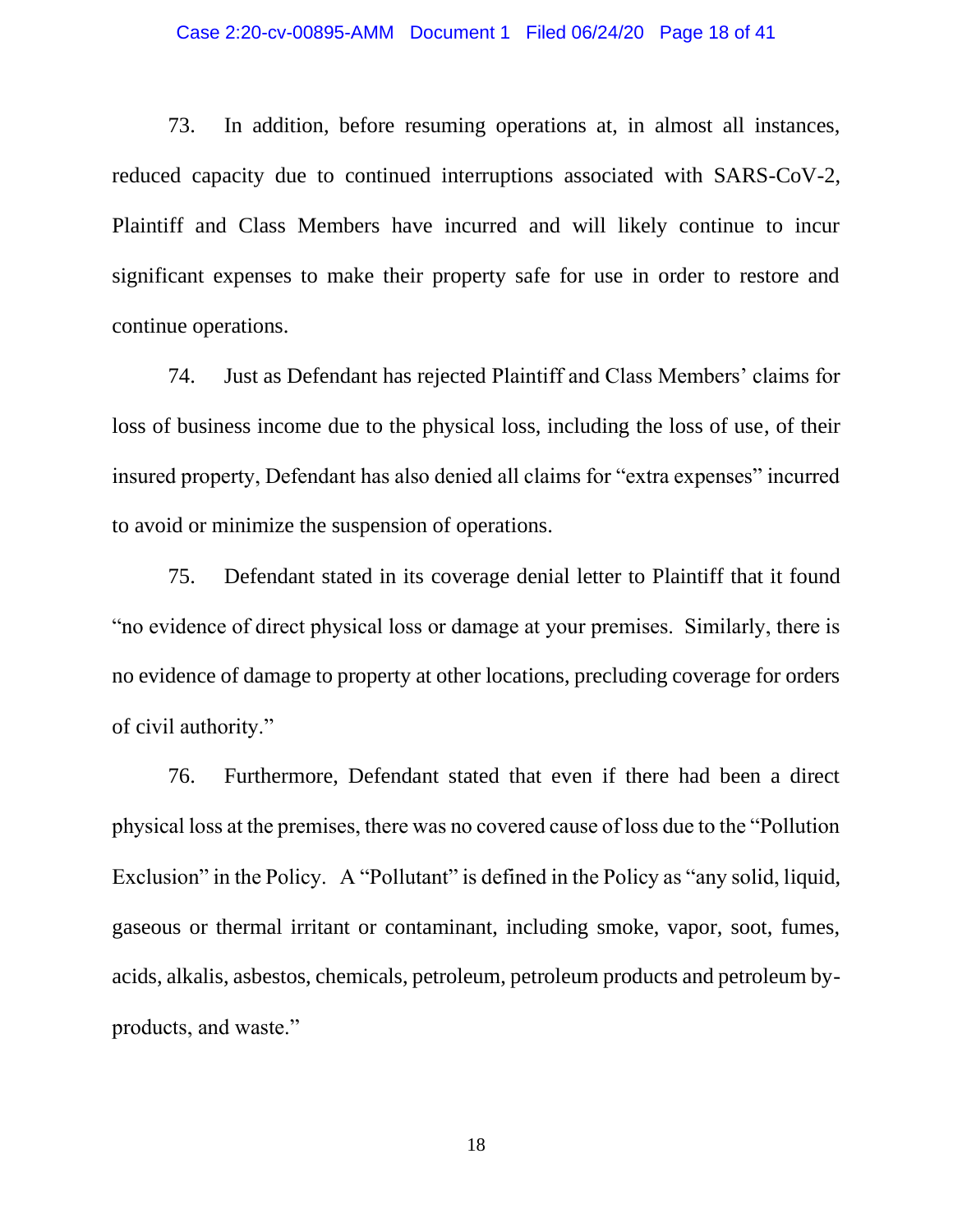#### Case 2:20-cv-00895-AMM Document 1 Filed 06/24/20 Page 19 of 41

77. In its denial letter to Plaintiff, Defendant characterized the SARS-CoV-2 virus as "a solid irritant or contaminant" that is "generally . . . harmful to people," and concluded that coverage for any COVID-19 loss is excluded by the Pollution Exclusion.

78. Defendant's attempt to re-define "virus" to mean "pollution" in the hopes of taking advantage of a Pollution Exclusion shows Defendant's glaring lack of good faith in refusing to pay the valid claims of its insureds, including Plaintiff and Class Members.

79. None of the exclusions in the Policy, including the Pollution Exclusion, apply to Plaintiff's or Class Members' claims.

80. The presence of SARS-CoV-2 caused a direct physical loss or damage to the insured property and resulted in a loss of use and a suspension or interruption of operations that led to a loss of business income.

81.

82.

83. Defendant's unreasonable denial of Plaintiff's claim appears to be consistent with the position Defendant has taken nationwide, even though on its website, Defendant publicly represents:

Cincinnati puts the health and safety of our associates, agents and customers at the top of our priorities. That's why we've put our business continuity plans in action, ensuring we do our part to help prevent the spread of COVID-19 while continuing to deliver the outstanding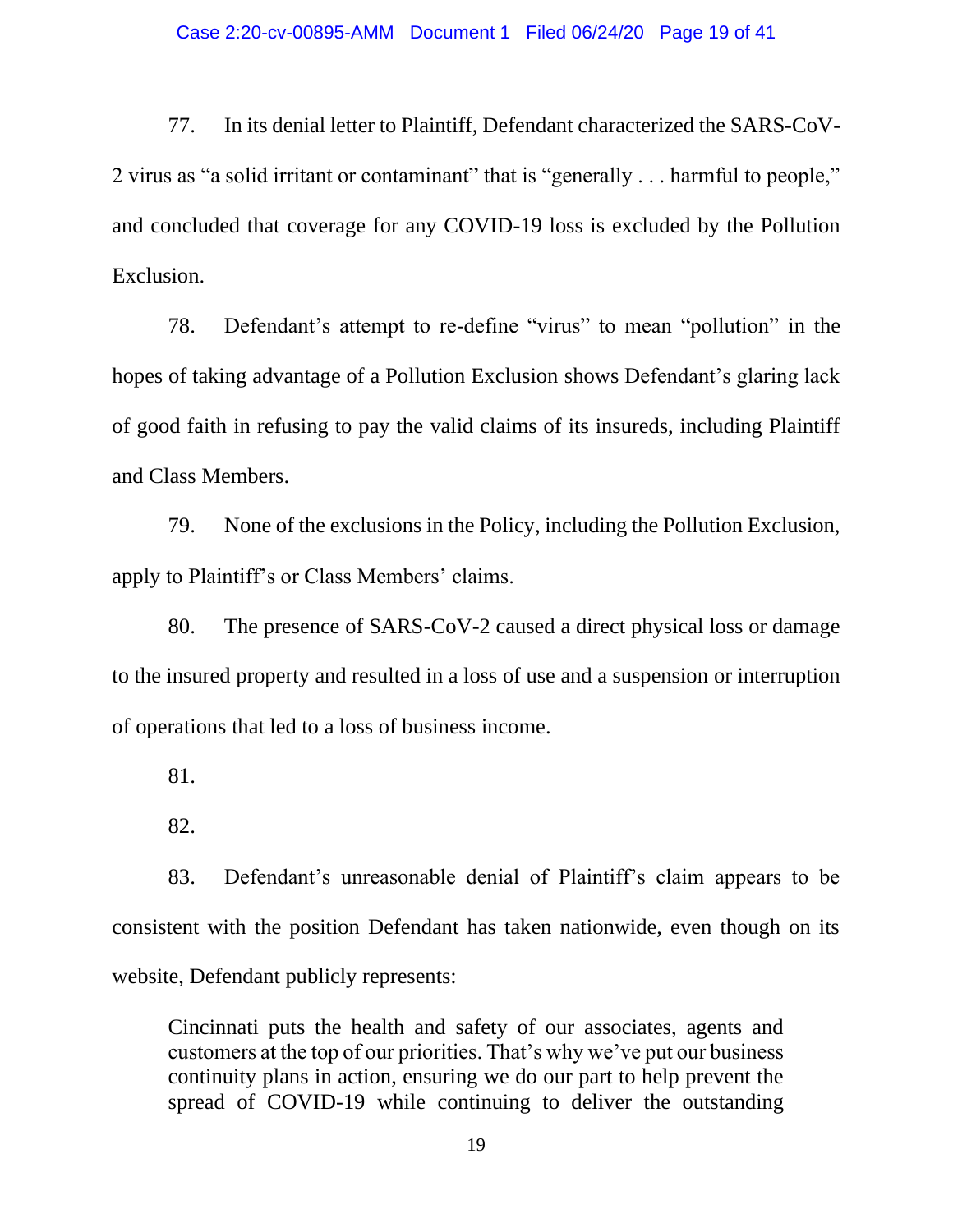service you deserve. *We know it's important to keep our business running, ready to serve you and fulfill the promises we've made to you.*

Ready to Serve, THE CINCINNATI INS. COS., *available at*  https://www.cinfin.com/covid-19 (emphasis added).

### **CLASS ACTION ALLEGATIONS**

84. The class claims all derive directly from a single course of conduct by Defendant: its systematic and uniform refusal to pay insureds for covered losses and the actions taken by civil authorities to suspend business operations.

85. Plaintiff brings this action pursuant to Rules 23(a), 23(b)(1), 23(b)(2), and/or  $23(b)(3)$ , as well as  $23(c)(4)$ , of the Federal Rules of Civil Procedure, individually and on behalf of all others similarly situated. This action satisfies the numerosity, commonality, typicality, adequacy, predominance, and superiority requirements of those provisions.

86. Plaintiff seeks to represent a nationwide class of dental practices and dentists defined as:

> a. All dental practices and dentists with Business Income coverage and/or Extended Business Income coverage under a property insurance policy issued by Defendant that suffered a suspension of business operations and for which Defendant has either actually denied or stated it will deny a claim for the losses or has otherwise failed to acknowledge, accept as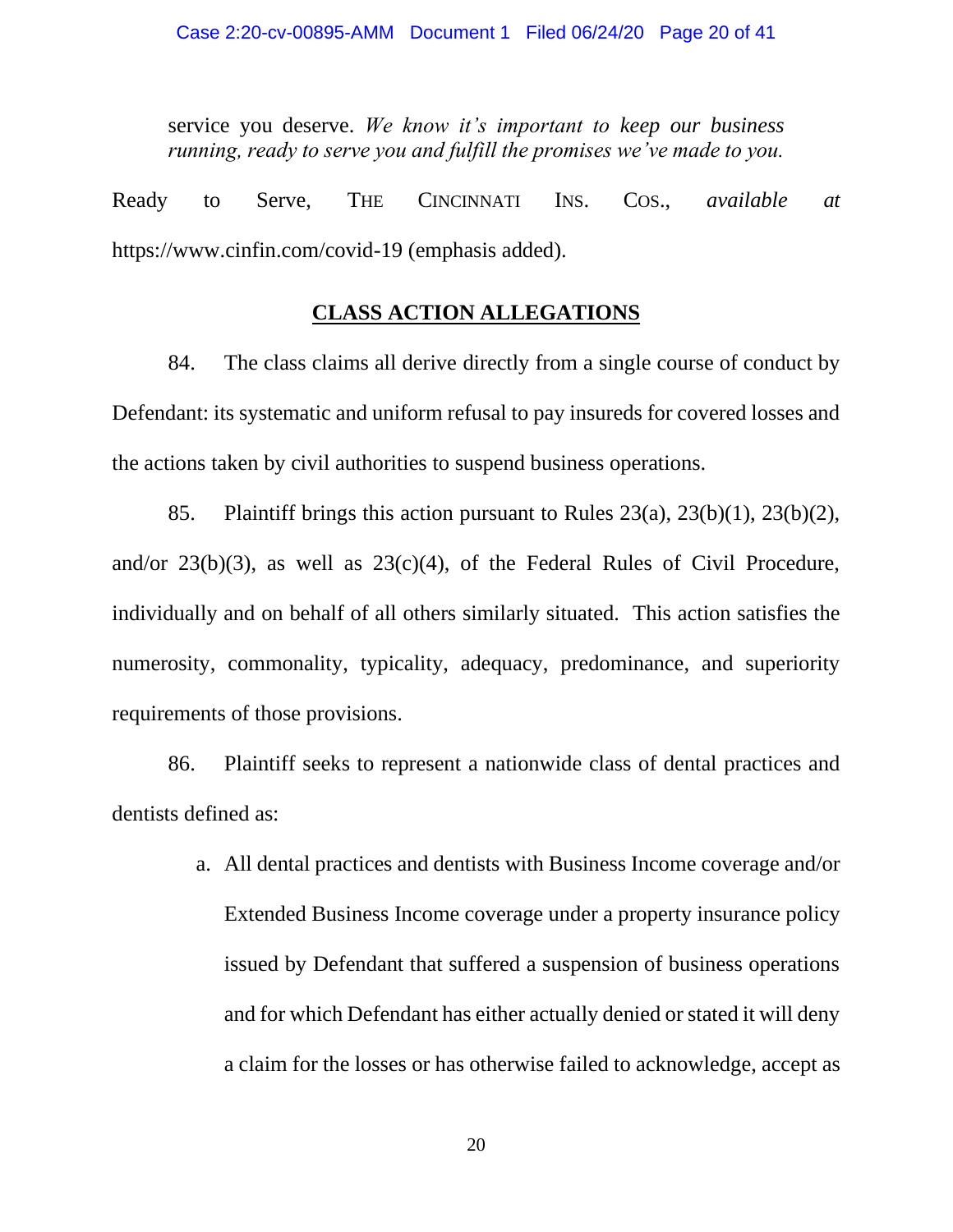a covered loss, or pay for the covered losses ("the Business Income Coverage Class").

- b. All dental practices and dentists with Extra Expense coverage under a property insurance policy issued by Defendant that suffered a suspension of business operations and for which Defendant has either actually denied or stated it will deny a claim for the expenses or has otherwise failed to acknowledge, accept as a covered expense, or pay for the covered expenses ("the Extra Expense Coverage Class").
- c. All dental practices and dentists with Civil Authority coverage under a property insurance policy issued by Defendant that suffered an actual loss of Business Income and/or Extra Expense caused by an action of a civil authority that prohibited access to the premises, and for which Defendant has either actually denied or stated it will deny a claim for the losses or has otherwise failed to acknowledge, accept as a covered loss, or pay for the covered losses ("the Civil Authority Coverage Class").

87. Excluded from each defined proposed Class are Defendant and any of its members, affiliates, parents, subsidiaries, officers, directors, employees, successors, or assigns; governmental entities; Class Counsel and their employees;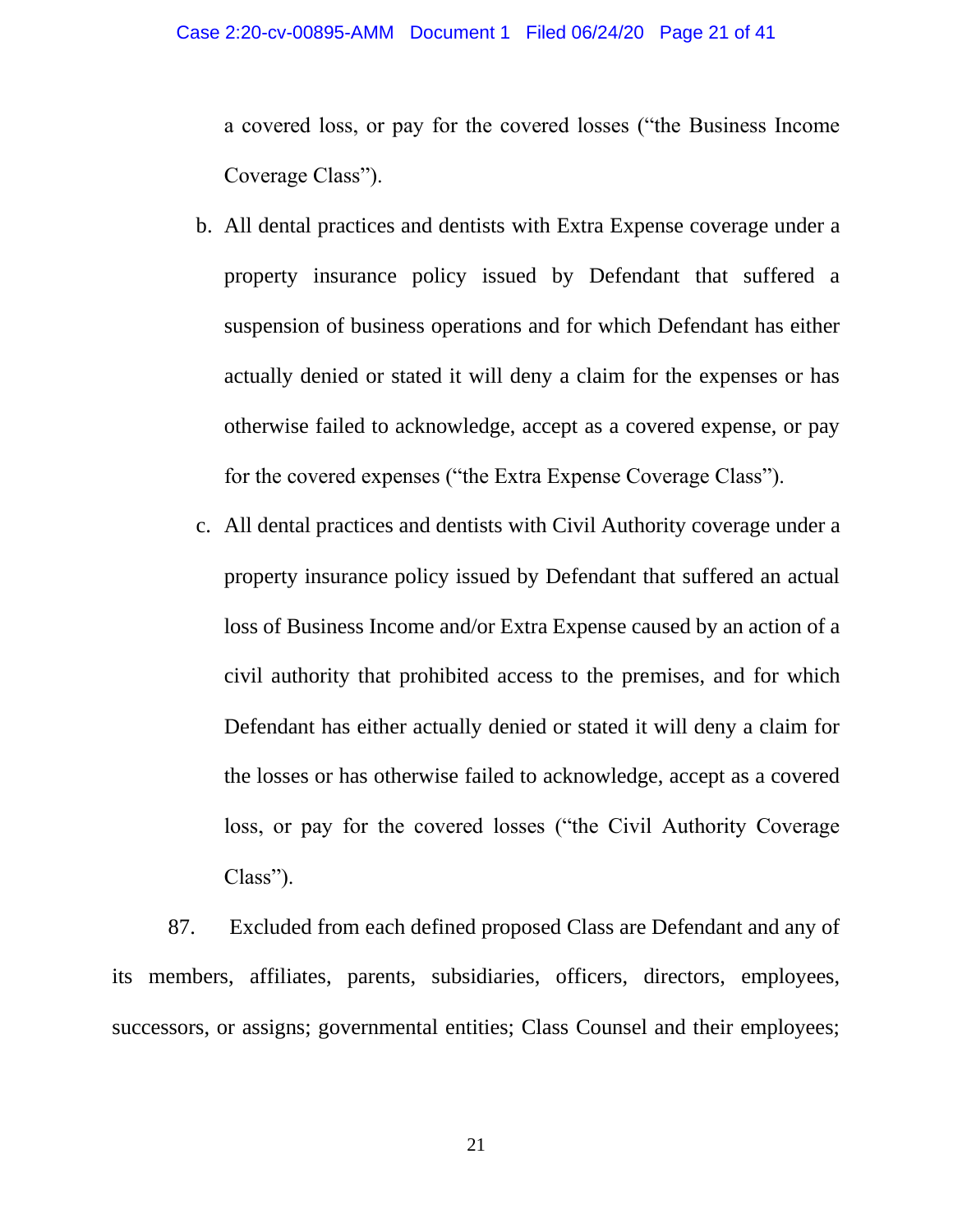#### Case 2:20-cv-00895-AMM Document 1 Filed 06/24/20 Page 22 of 41

and the judicial officers and Court staff assigned to this case and their immediate family members.

88. Plaintiff reserves the right to modify, expand, or amend the definitions of the proposed Classes, as appropriate, during the course of this litigation.

89. This action has been brought and may properly be maintained on behalf of each Class proposed herein under the criteria of Rule 23 of the Federal Rules of Civil Procedure.

90. **Numerosity.** This action satisfies the requirements of FED. R. CIV. P.  $23(a)(1)$ . The members of each proposed Class are so numerous that individual joinder of all Class members is impracticable. There are likely thousands of members of each proposed Class, and these individuals and entities are spread across the United States.

91. **Ascertainability.** The identity of Class Members is ascertainable, as the names and addresses of all Class Members can be identified in Defendant's or its agents' books and records. Class Members may be notified of the pendency of this action by recognized, Court-approved notice dissemination methods, which may include U.S. mail, electronic mail, internet postings, and/or published notice.

92. **Commonality.** This action satisfies the requirements of FED. R. CIV. P. 23(a)(2) and 23(b)(3) because this action involves common questions of law and fact that predominate over any questions affecting only individual Class Members.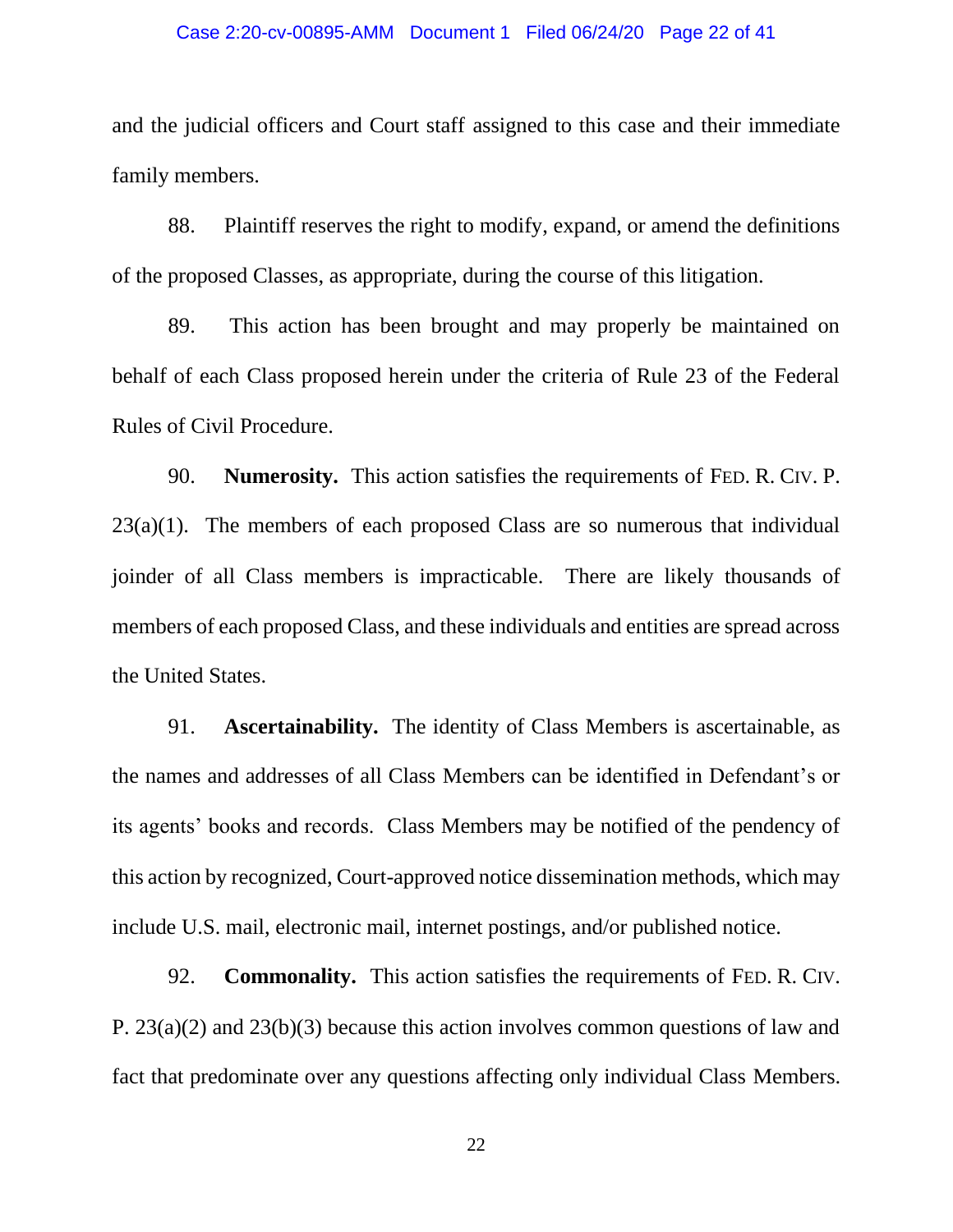Defendant issued all-risks policies to all of the members of each proposed Class in exchange for payment of premiums by Class Members. The questions of law and fact affecting all Class Members include, without limitation, the following:

- a. Whether Plaintiff and Class Members suffered a covered loss under the policies issued to members of the Class;
- b. Whether Defendant wrongfully denied all claims based on the facts set forth herein;
- c. Whether Defendant's business income coverage applies based on the facts set forth herein;
- d. Whether Defendant's civil authority coverage applies based on the facts set forth herein;
- e. Whether Defendant's extra expense coverage applies to efforts to avoid or minimize a loss caused by the suspension of business based on the facts set forth herein;
- f. Whether Defendant breached its contracts of insurance through a uniform and blanket denial of all claims for business losses based on the facts set forth herein;
- g. Whether Plaintiff and Class Members suffered damages as a result of Defendant's actions; and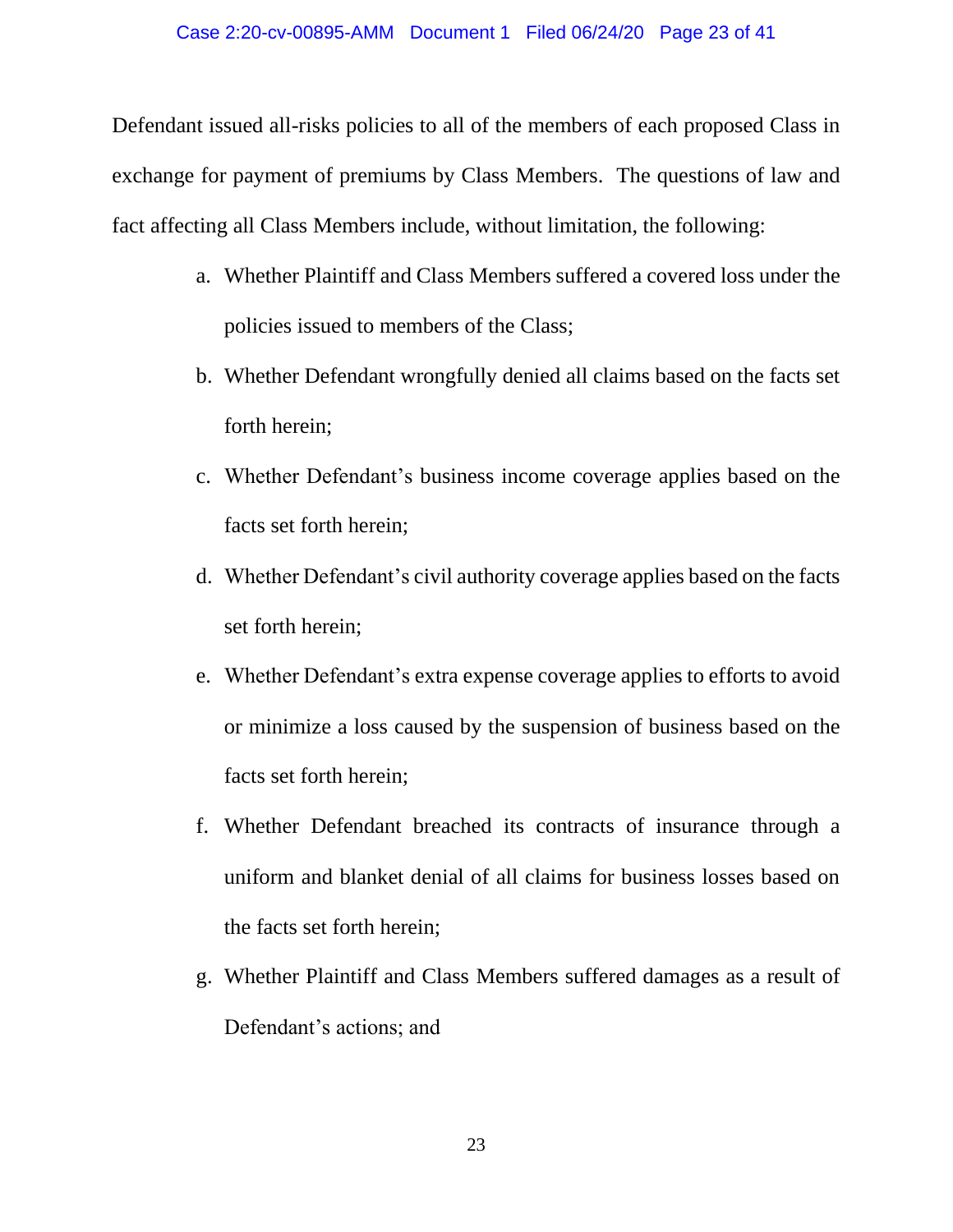h. Whether Plaintiff and Class Members are entitled to an award of reasonable attorneys' fees, interest, and costs.

93. **Typicality.** This action satisfies the requirements of FED. R. CIV. P. 23(a)(3) because Plaintiff's claims are typical of the claims of Class Members and arise from the same course of conduct by Defendant. Plaintiff and Class Members are all dental professionals and dental practices that are similarly affected by Defendant's refusal to pay under their property insurance policies. Plaintiff's claims are based upon the same legal theories as those of Class Members. Plaintiff and Class Members sustained damages as a direct and proximate result of the same wrongful practices in which Defendant engaged. The relief Plaintiff seek is typical of the relief sought for the absent Class Members.

94. **Adequacy of Representation.** This action satisfies the requirements of FED. R. CIV. P. 23(a)(4) because Plaintiff will fairly and adequately represent and protect the interests of Class Members. Plaintiff has retained counsel with substantial experience in prosecuting complex class action litigation.

95. Plaintiff and its counsel are committed to vigorously prosecuting this action on behalf of Class Members and have the financial resources to do so. Neither Plaintiff nor their counsel have interests adverse to those of Class Members.

96. **Inconsistent or Varying Adjudications and the Risk of Impediments to Other Class Members' Interests.** This action satisfies the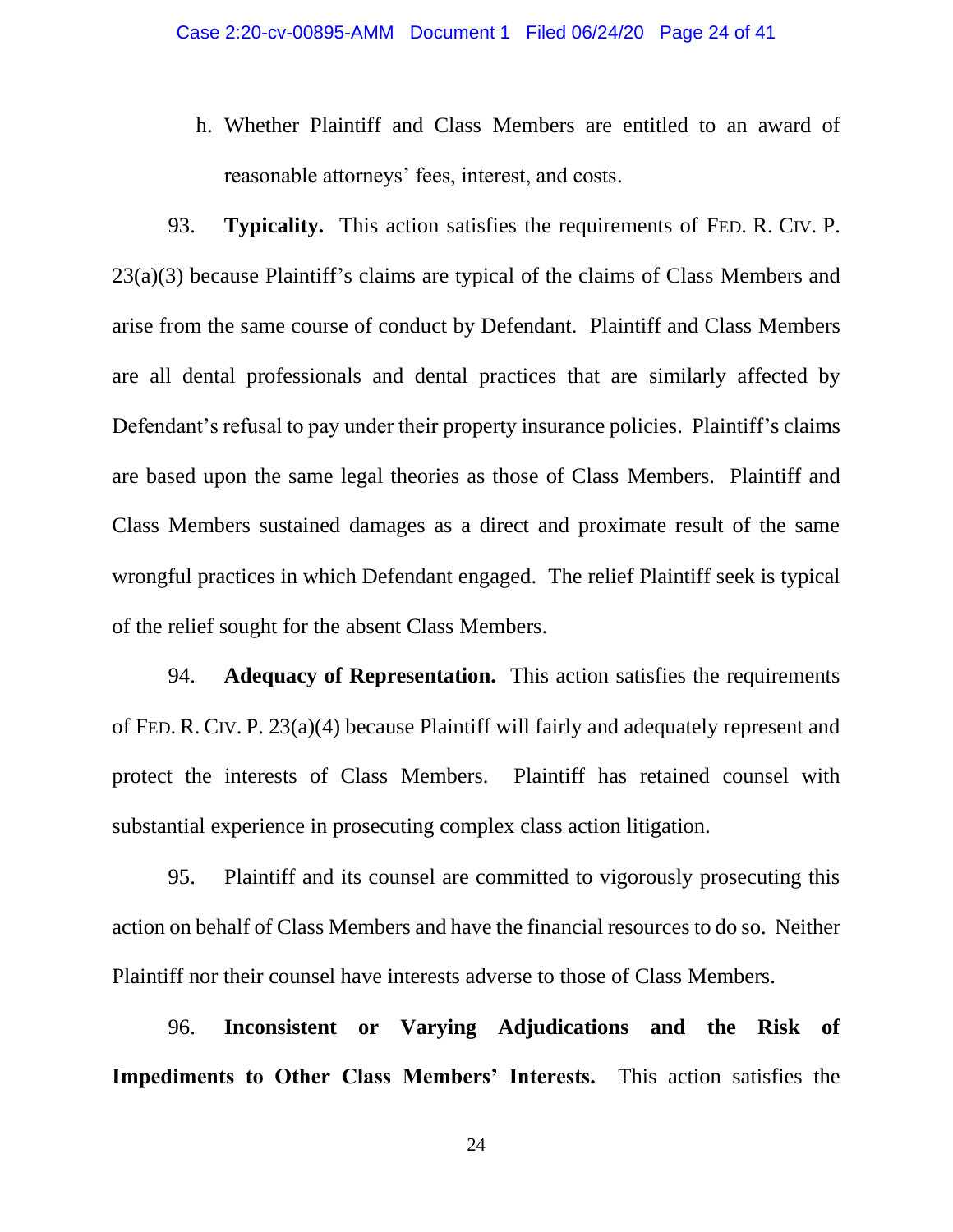requirements of FED. R. CIV. P. 23(b)(1). Plaintiff seeks class-wide adjudication as to the interpretation and scope of Defendant's property insurance policies that use the same language and terms as the Policy. The prosecution of separate actions by individual members of the proposed Classes would create an imminent risk of inconsistent or varying adjudications that would establish incompatible standards of conduct for Defendant.

97. **Final Injunctive and/or Corresponding Declaratory Relief with Respect to the Classes Is Appropriate.** This action satisfies the requirements of FED. R. CIV. P. 23(b)(2) because Defendant acted or refused to act on grounds generally applicable to Plaintiff and the members of the proposed Classes, thereby making appropriate final injunctive and/or corresponding declaratory relief with respect to Class Members. The class claims all derive directly from Defendant's systematic and uniform refusal to pay insureds for losses suffered due to actions taken by civil authorities to suspend or interrupt business operations in response to the COVID-19 pandemic. Defendant's actions, or refusal to act, are grounded upon the same generally applicable legal theories.

98. **Superiority.** This action satisfies the requirements of FED. R. CIV. P. 23(b)(3) because a class action is superior to other available methods for the fair and efficient group-wide adjudication of this controversy. The common questions of law and fact regarding Defendant's conduct and the interpretation of the common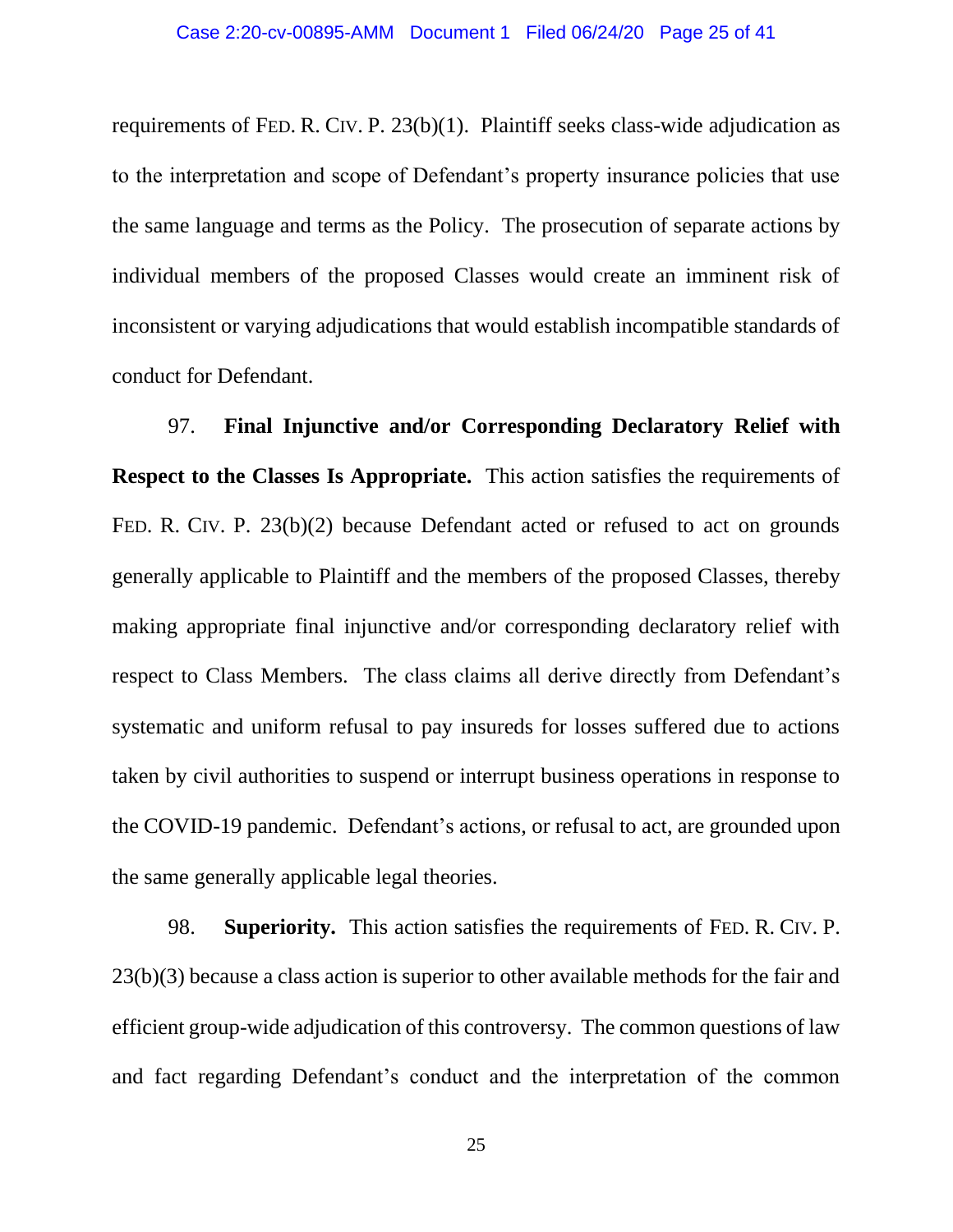#### Case 2:20-cv-00895-AMM Document 1 Filed 06/24/20 Page 26 of 41

language in its property insurance policies predominate over any questions affecting only individual Class Members.

99. Because the damages suffered by certain individual Class Members may be relatively small, the expense and burden of individual litigation would make it very difficult for all individual Class Members to redress the wrongs done to each of them individually, such that many Class Members would have no rational economic interest in individually controlling the prosecution of specific actions, and the burden imposed on the judicial system by individual litigation by even a small fraction of the Class would be enormous, making class adjudication the superior alternative under FED. R. CIV. P. 23(b)(3)(A).

100. The conduct of this action as a class action presents far fewer management difficulties, far better conserves judicial resources and the parties' resources, and far more effectively protects the rights of each Class Member than would piecemeal litigation. Compared to the expense, burdens, inconsistencies, economic infeasibility, and inefficiencies of individualized litigation, the challenges of managing this action as a class action are substantially outweighed by the benefits to the legitimate interests of the parties, the Court, and the public of class treatment in this Court, making class adjudication superior to other alternatives, under FED. R. CIV. P.  $23(b)(3)(D)$ .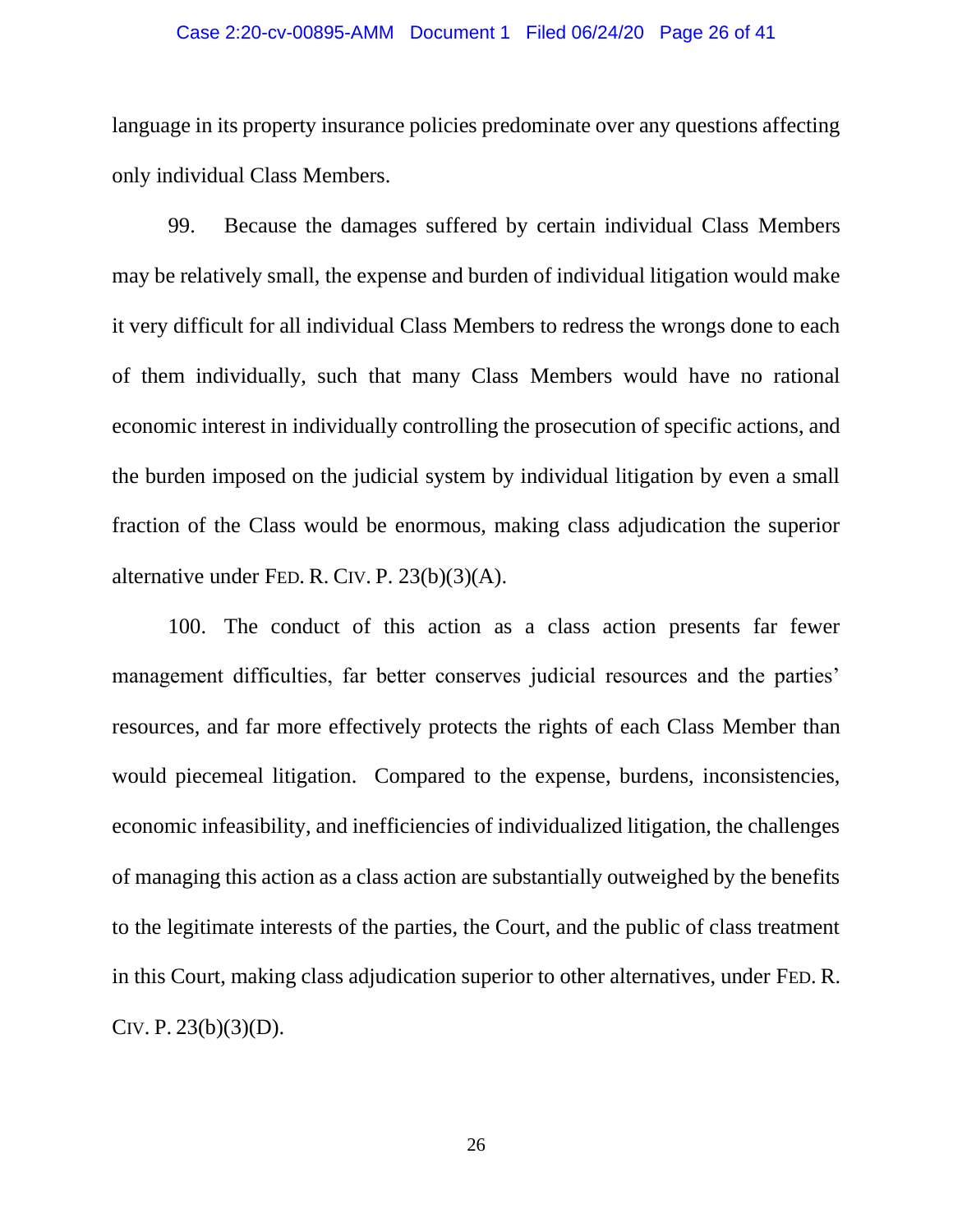#### Case 2:20-cv-00895-AMM Document 1 Filed 06/24/20 Page 27 of 41

101. Plaintiff is not aware of any obstacles likely to be encountered in the management of this action that would preclude its maintenance as a class action. Rule 23 provides the Court with authority and flexibility to maximize the efficiencies and benefits of the class mechanism and reduce management challenges. The Court may, on motion of Plaintiff or on its own determination, certify nationwide, statewide and/or multistate classes for claims sharing common legal questions; utilize the provisions of Rule  $23(c)(4)$  to certify any particular claims, issues, or common questions of fact or law for class-wide adjudication; certify and adjudicate bellwether class claims; and utilize Rule 23(c)(5) to divide any Class into subclasses.

## **COUNT I – BREACH OF CONTRACT (On behalf of the Business Income Coverage Class)**

102. Plaintiff incorporates by reference and realleges each and every allegation above as if fully set forth herein.

103. Plaintiff brings this Count both individually and on behalf of the other members of the Business Income Coverage Class.

104. Plaintiff's Policy, as well as the policies of the other Business Income Coverage Class members, are insurance contracts under which Defendant was paid premiums in exchange for promises to pay Plaintiff's and Class Members' losses for claims covered by their policies.

105. In the Policy and other Class Members' policies, Defendant promised to pay for losses of business income incurred as a result of perils not excluded under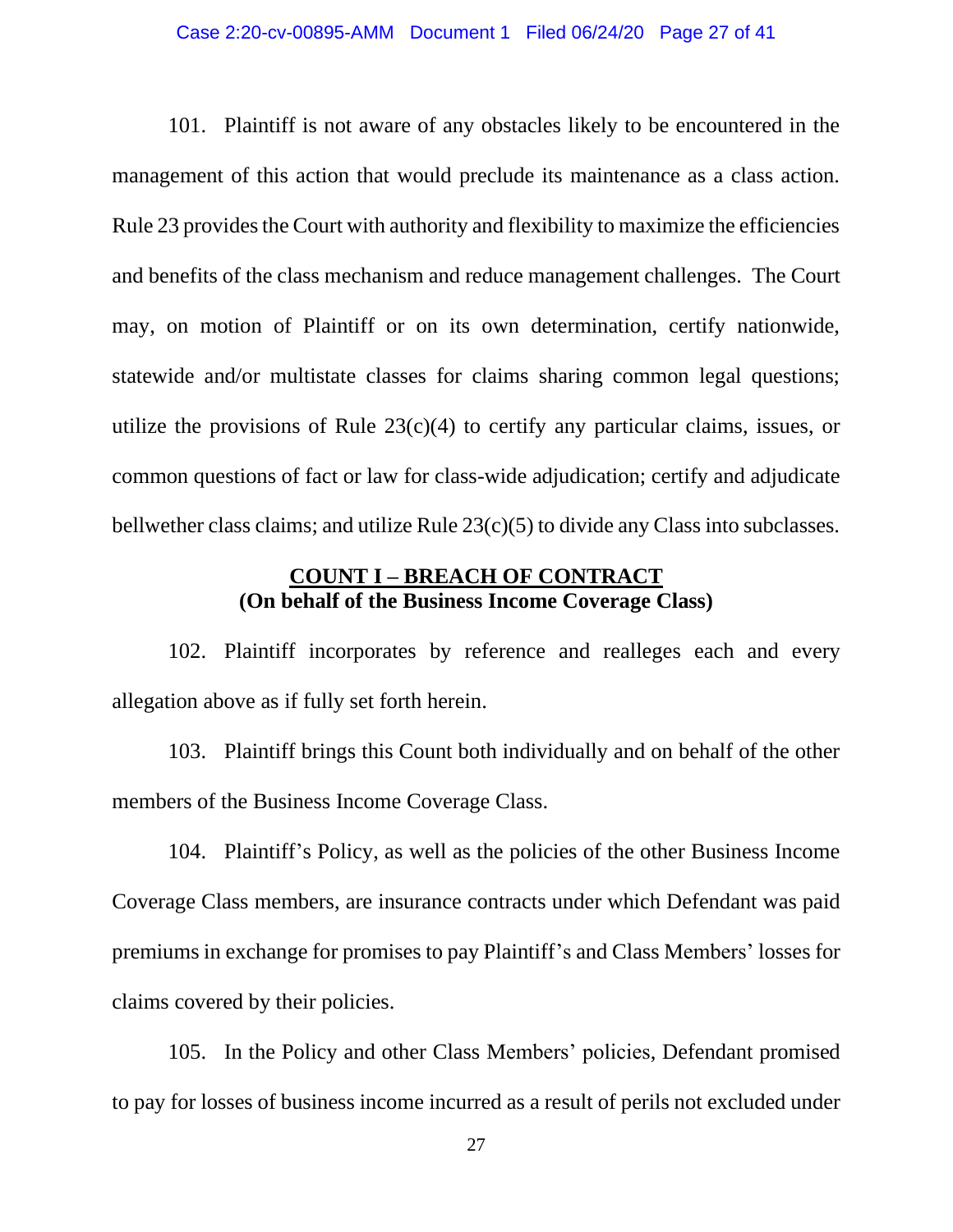#### Case 2:20-cv-00895-AMM Document 1 Filed 06/24/20 Page 28 of 41

their policies. Specifically, Defendant promised to pay for losses of "business income" sustained as a result of a "suspension" of "business operations" during the "period of restoration."

106. Plaintiff and Class Members suffered a direct physical loss of and damage to Plaintiff's dental practice and other Class Members' insured premises as a result of interruptions or suspensions of business operations at these premises. These interruptions and suspensions caused Plaintiff and Class Members to suffer losses of business income.

107. These losses triggered business income coverage under Plaintiff's Policy and other Class Members' policies.

108. Plaintiff and the other Class Members have complied with all applicable provisions of their respective policies, including payment of premiums.

109. Defendant, without justification and in bad faith, denied coverage and refused performance under the Policy and other Class Members' policies by denying coverage for these losses and expenses. Accordingly, Defendant is in breach of the Policy and other Class Members' policies.

110. As a result of Defendant's breaches of the Policy and other Class Members' policies, Plaintiff and Class Members have suffered actual and substantial damages for which Defendant is liable.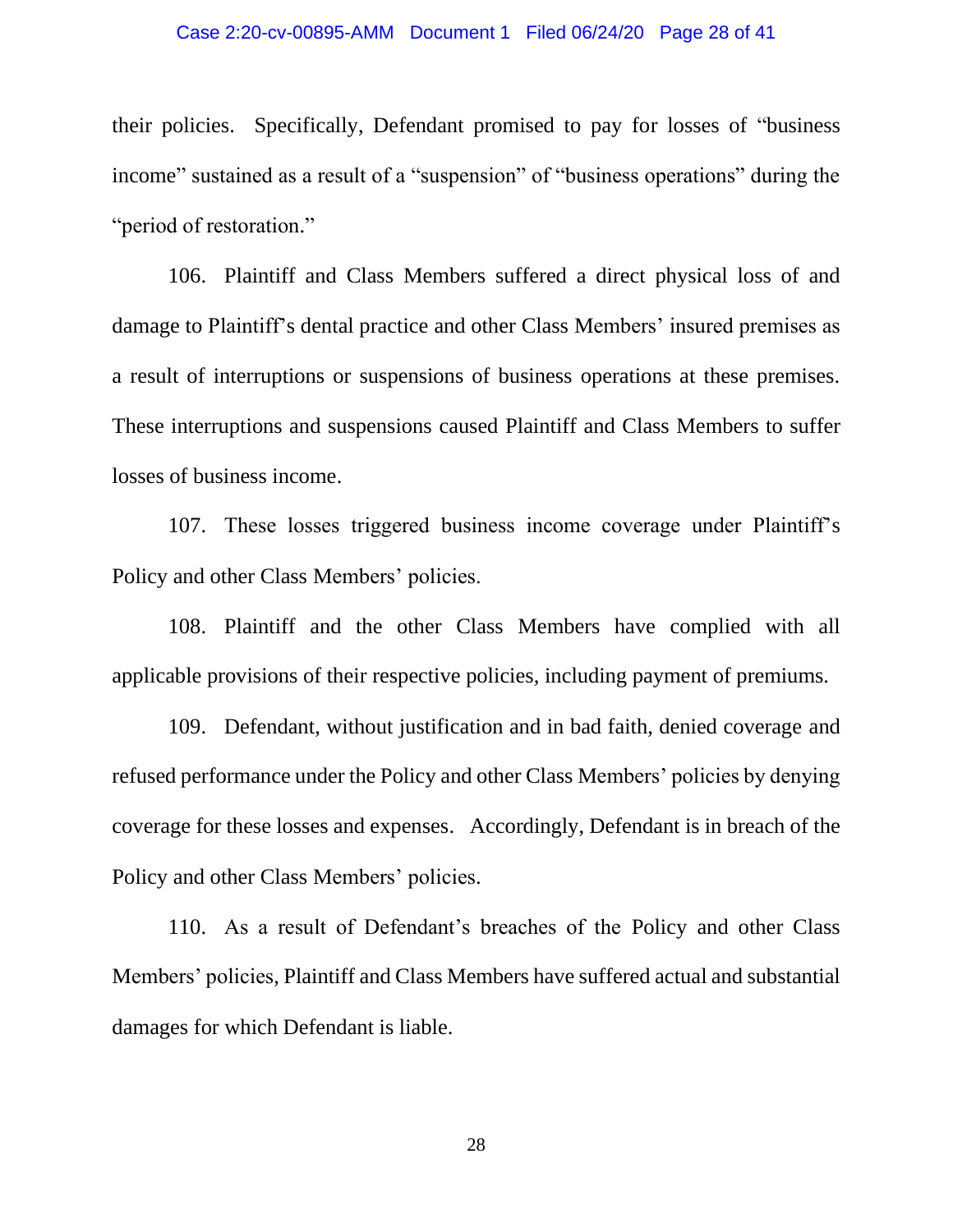WHEREFORE, Plaintiff, both individually and on behalf of the Class Members, seeks compensatory damages resulting from Defendant's breaches of the Policy and other Class Members' polices and seeks all other relief deemed appropriate by this Court.

### **COUNT II – DECLARATORY JUDGMENT (On behalf of the Business Income Coverage Class)**

111. Plaintiff incorporates by reference and realleges each and every allegation above as if fully set forth herein.

112. Plaintiff brings this Count both individually and on behalf of the other members of the Business Income Coverage Class.

113. Under 28 U.S.C. §§ 2201 & 2202, this Court has jurisdiction to declare the rights and other legal relations of the parties in dispute.

114. Plaintiff's Policy, as well as the policies of other Business Income Coverage Class members, are insurance contracts under which Defendant was paid premiums in exchange for promises to pay Plaintiff's and Class Members' losses for claims covered by their policies.

115. In the Policy and other Class Members' policies, Defendant promised to pay for losses of business income sustained as a result of perils not excluded under their policies. Specifically, Defendant promised to pay for losses of "business income" sustained as a result of a "suspension" of "business operations" during the "period of restoration."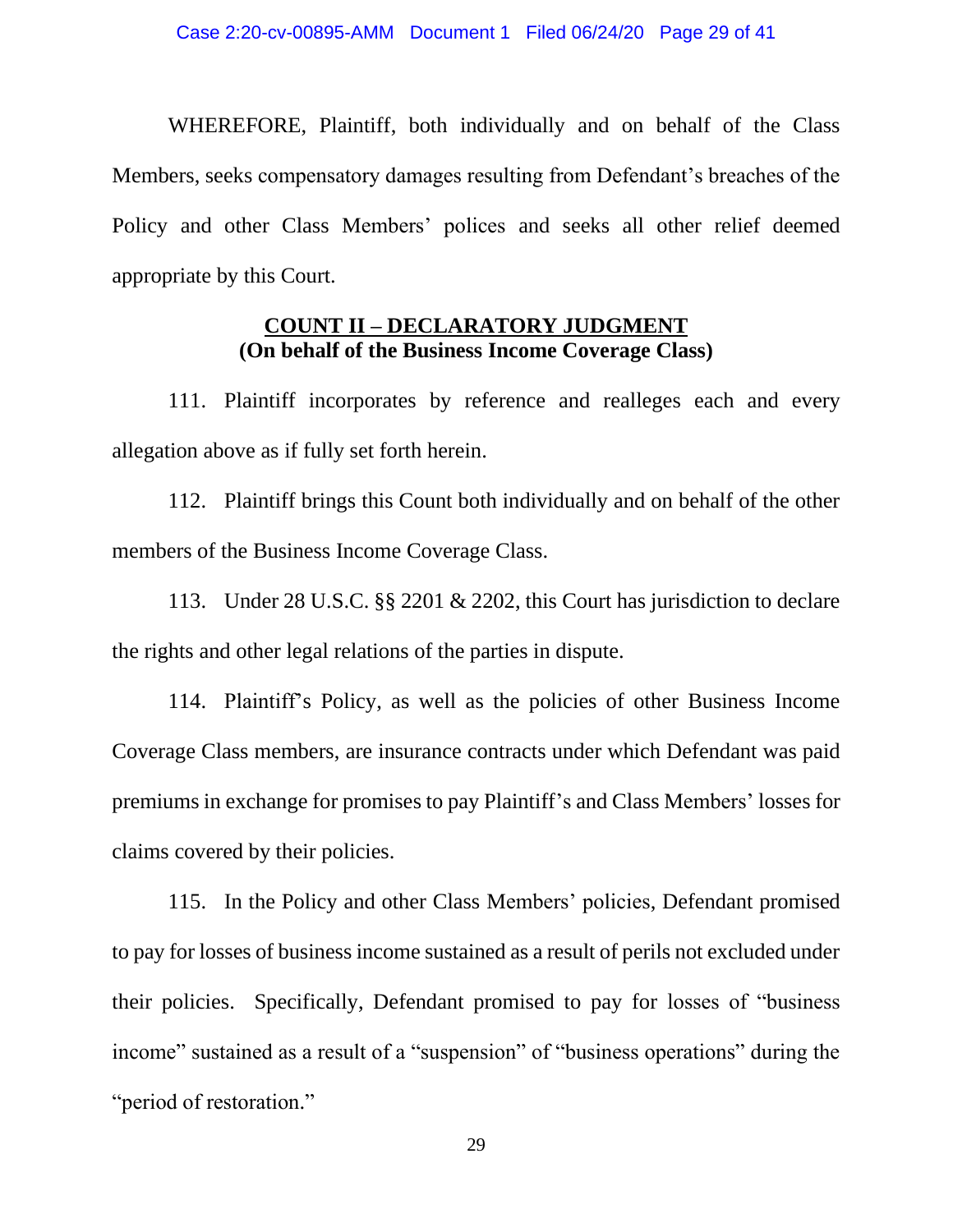#### Case 2:20-cv-00895-AMM Document 1 Filed 06/24/20 Page 30 of 41

116. Plaintiff and Class Members suffered direct physical loss of and damage to Plaintiff's dental practice and other Class Members' insured premises, resulting in interruptions or suspensions of business operations at their premises. These interruptions and suspensions caused Plaintiff and Class Members to suffer losses of business income.

117. These suspensions and interruptions, and the resulting losses, triggered business income coverage under the Policy and other Class Members' policies.

118. Plaintiff and the other Class Members complied with all applicable provisions of their respective policies, including payment of premiums.

119. Defendant, without justification, disputes that the Policy and other Class Members' policies provides coverage for the losses.

120. Plaintiff seeks a Declaratory Judgment that its Policy and the other Class Members' policies provide coverage for the losses of business income attributable to the facts set forth above.

121. An actual case or controversy exists regarding Plaintiff's and other Class Members' rights and Defendant's obligations to reimburse Plaintiff and other Class Members for the full amount of these losses. Accordingly, the Declaratory Judgment sought is justiciable.

WHEREFORE, Plaintiff, both individually and on behalf of the Class Members, requests that this Court enter a Declaratory Judgment declaring that the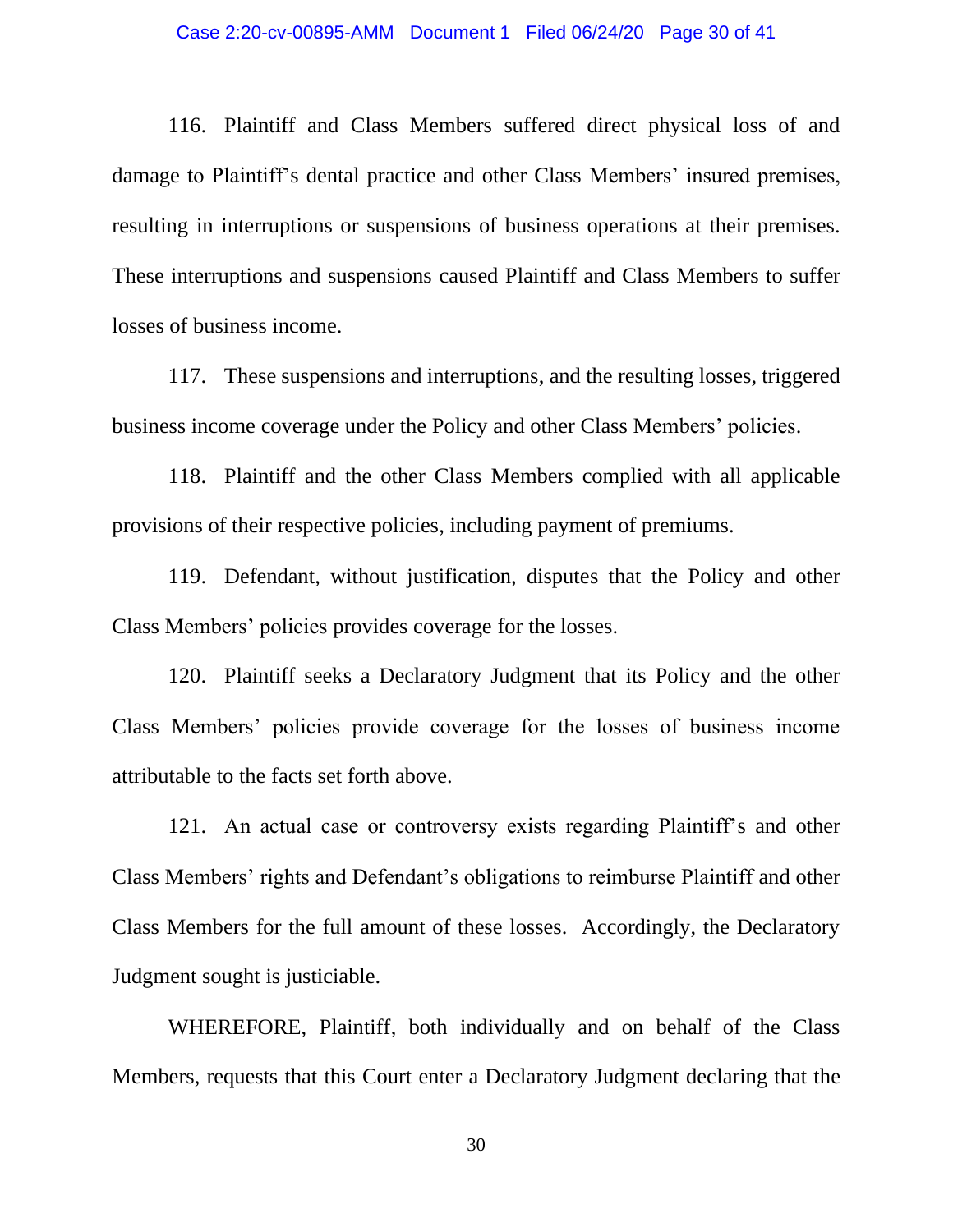Policy and other Class Members' policies provide coverage for Plaintiff's and Class Members' losses of business income.

## **COUNT III – BREACH OF CONTRACT (On behalf of the Extra Expense Coverage Class)**

122. Plaintiff incorporates by reference and realleges each and every allegation above as if fully set forth herein.

123. Plaintiff brings this Count both individually and on behalf of the other members of the Extra Expense Coverage Class.

124. Plaintiff's Policy, as well as the policies of the other Extra Expense Coverage Class members, are insurance contracts under which Defendant was paid premiums in exchange for promises to pay Plaintiff's and Class Members' losses for claims covered by their policies.

125. In the Policy and other Class Members' policies, Defendant promised to pay for "Extra Expense[s]" incurred by Plaintiff and other Class Members during the "period of restoration" that the insureds would not have incurred if there had been no loss or damage to the insured premises. These "Extra Expense[s]" include expenses to avoid or minimize the "suspension" of business, continue "operations," and to repair or replace property.

126. Plaintiff and Class Members suffered a direct physical loss of and damage to Plaintiff's dental practice and other Class Members' insured premises, resulting in suspensions and interruptions of business operations at these premises.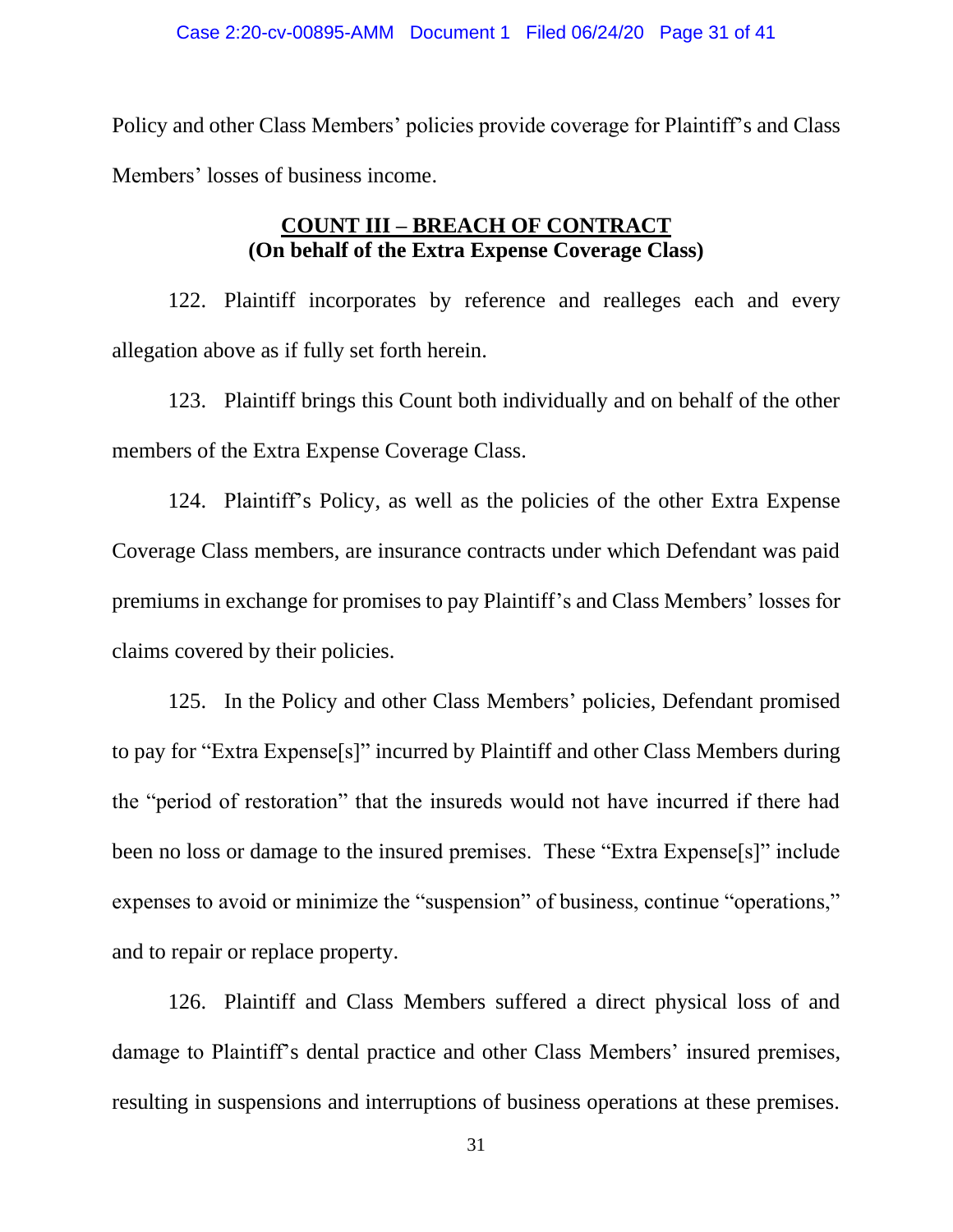#### Case 2:20-cv-00895-AMM Document 1 Filed 06/24/20 Page 32 of 41

These suspensions and interruptions have caused Plaintiff and Class Members to incur "Extra Expense[s]."

127. These expenses triggered the "Extra Expense" coverage under the Policy and other Class Members' policies.

128. Plaintiff and the other Class Members have complied with all applicable provisions of their respective policies, including payment of premiums.

129. Defendant, without justification and in bad faith, denied coverage and refused performance under the Policy and other Class Members' policies by denying coverage for these "Extra Expense[s]". Accordingly, Defendant is in breach of the Policy and other Class Members' policies.

130. As a result of Defendant's breaches of the Policy and other Class Members' policies, Plaintiff and Class Members have suffered actual and substantial damages for which Defendant is liable.

WHEREFORE, Plaintiff, both individually and on behalf of the Class Members, seeks compensatory damages resulting from Defendant's breaches of the Policy and other Class Members' polices and seeks all other relief deemed appropriate by this Court.

### **COUNT IV – DECLARATORY JUDGMENT (On behalf of the Extra Expense Coverage Class)**

131. Plaintiff incorporates by reference and realleges each and every allegation above as if fully set forth herein.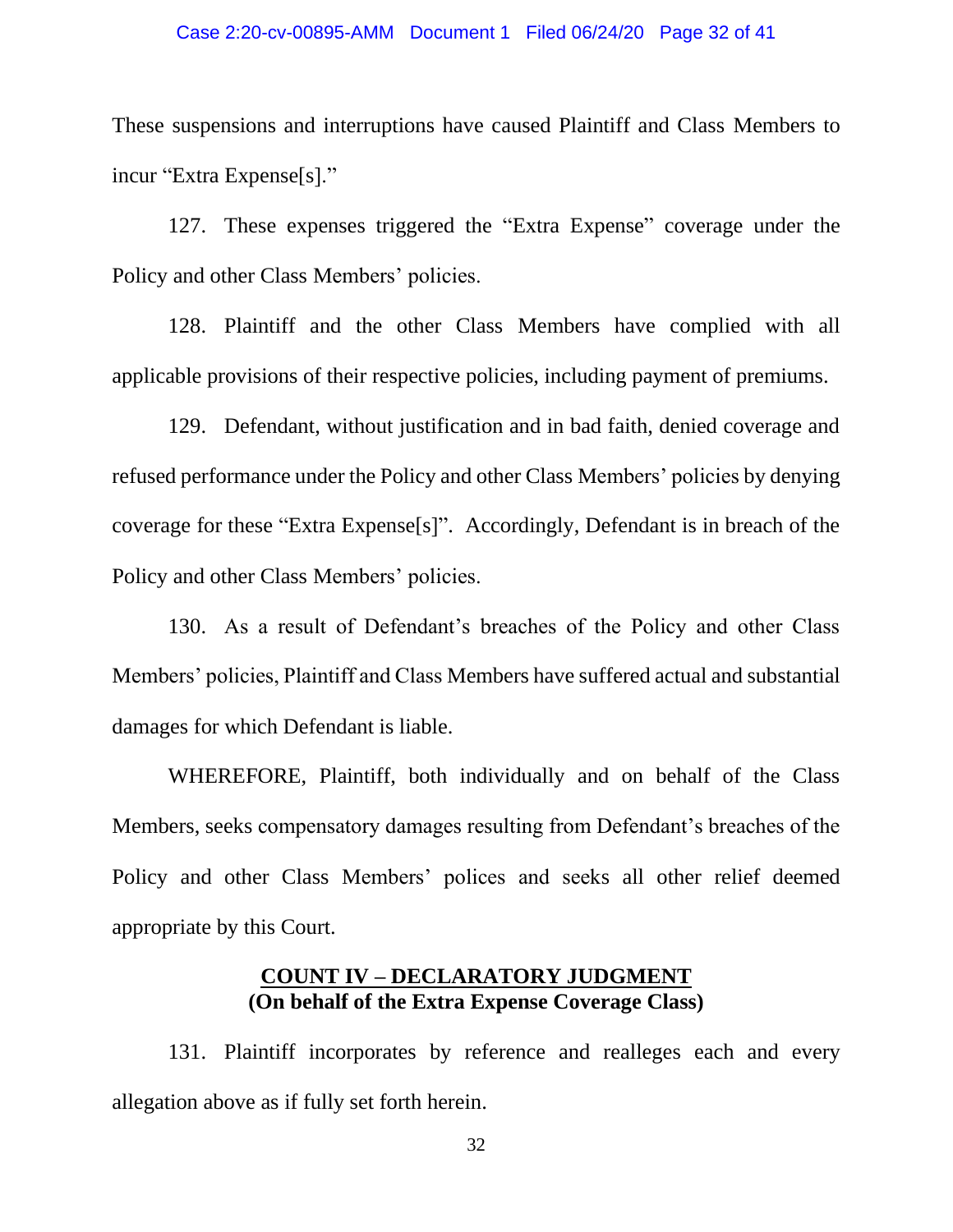#### Case 2:20-cv-00895-AMM Document 1 Filed 06/24/20 Page 33 of 41

132. Plaintiff brings this Count both individually and on behalf of the other members of the Extra Expense Coverage Class.

133. Under 28 U.S.C. §§ 2201 & 2202, this Court has jurisdiction to declare the rights and other legal relations of the parties in dispute.

134. Plaintiff's Policy, as well as the policies of other Extra Expense Coverage Class members, are insurance contracts under which Defendant was paid premiums in exchange for promises to pay Plaintiff's and Class Members' losses for claims covered by their policies.

135. In the Policy and other Class Members' policies, Defendant promised to pay for "Extra Expense[s]" incurred by Plaintiff and other Class Members during the "period of restoration" that the insureds would not have incurred if there had been no loss or damage to the insured premises. These "Extra Expense[s]" include expenses to avoid or minimize the "suspension" of business, continue "operations," and to repair or replace property.

136. Plaintiff and Class Members suffered direct physical loss of and damage to Plaintiff's dental practice and other Class Members' insured premises, resulting in interruptions or suspensions of business operations at their premises. As a result, Plaintiff and other Class Members have incurred "Extra Expense[s]", as defined in the Policy and other Class Members' policies.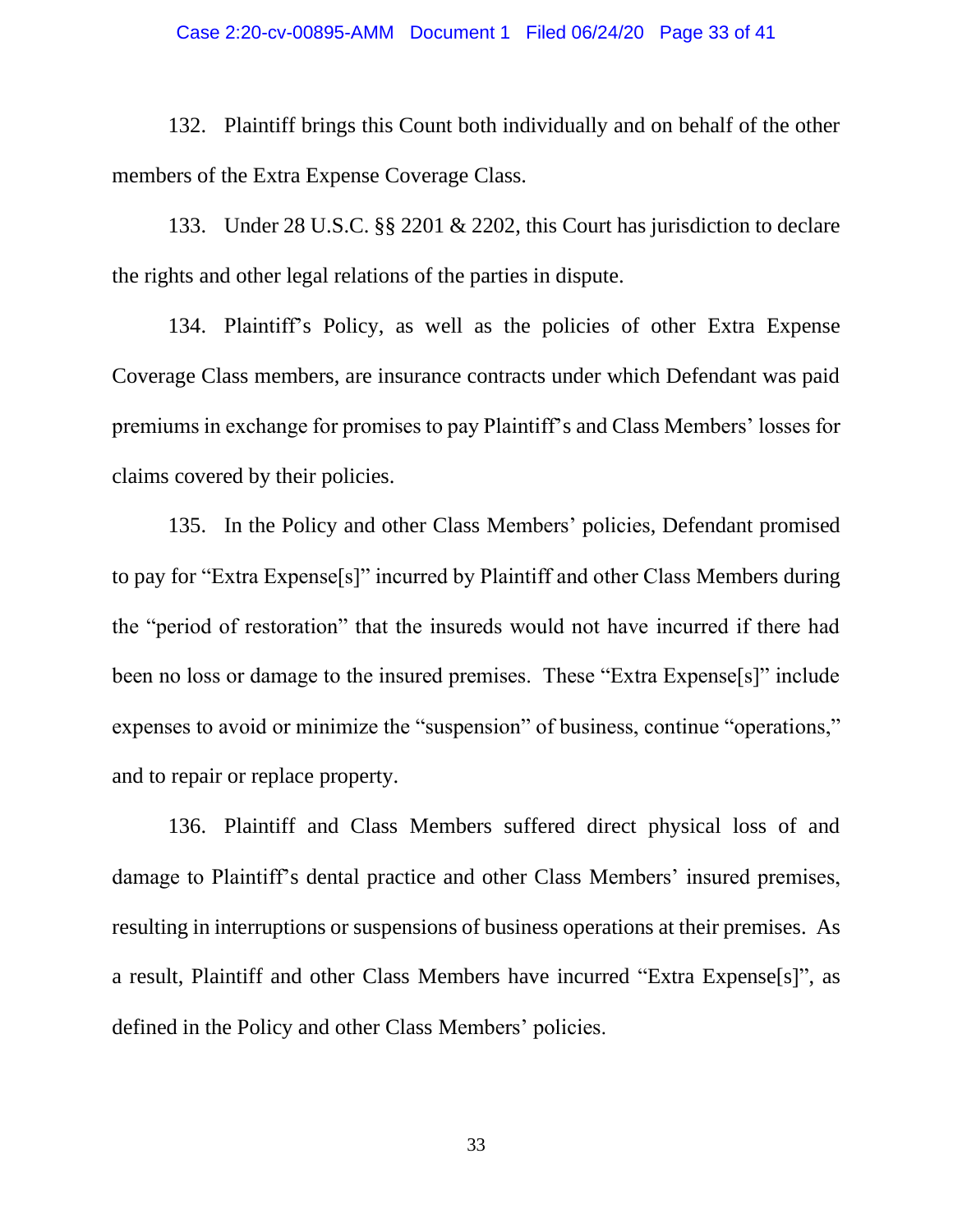#### Case 2:20-cv-00895-AMM Document 1 Filed 06/24/20 Page 34 of 41

137. These expenses triggered "Extra Expense" coverage under the Policy and other Class Members' policies.

138. Plaintiff and the other Class Members complied with all applicable provisions of their respective policies, including payment of premiums.

139. Defendant, without justification, disputes that the Policy and other Class Members' policies provides coverage for the "Extra Expense[s]".

140. Plaintiff, both individually and on behalf of the other members of the Extra Expense Coverage Class, seeks a Declaratory Judgment that its Policy and the other Extra Expense Coverage Class members' policies provide coverage for these "Extra Expense[s]."

141. An actual case or controversy exists regarding Plaintiff's and other Class Members' rights and Defendant's obligations under the Policy and Class Members' policies to reimburse Plaintiff and other Class Members for these "Extra Expense[s]." Accordingly, the Declaratory Judgment sought is justiciable.

WHEREFORE, Plaintiff, both individually and on behalf of the Class Members, requests that this Court enter a Declaratory Judgment declaring that the Policy and other Class Members' policies provide coverage for Plaintiff's and Class Members' "Extra Expense[s]."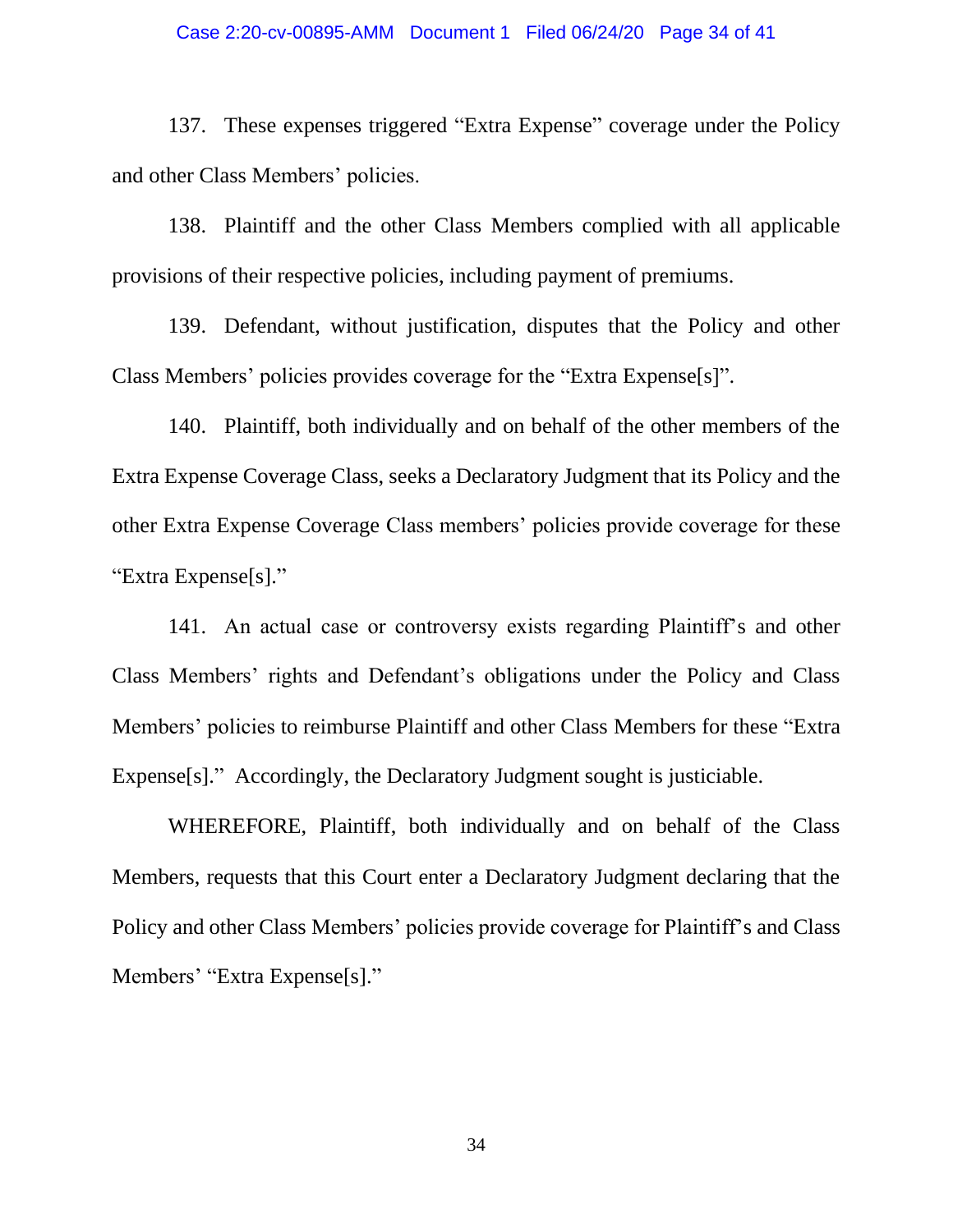### **COUNT V – BREACH OF CONTRACT (On behalf of the Civil Authority Coverage Class)**

142. Plaintiff incorporates by reference and realleges each and every allegation above as if fully set forth herein.

143. Plaintiff brings this Count both individually and on behalf of the other members of the Civil Authority Coverage Class.

144. Plaintiff's Policy, as well as the policies of the other Civil Authority Coverage Class members, are insurance contracts under which Defendant was paid premiums in exchange for promises to pay Plaintiff's and Class Members' losses and expenses covered by the policies.

145. In the Policy and other Class Members' policies, Defendant promised to pay for losses of business income sustained and extra expenses incurred when a "Covered Cause of Loss" causes damage to property near the insured premises, the civil authority prohibits access to property near the insured premises, and the civil authority action is taken in response to dangerous physical conditions.

146. Plaintiff and Class Members suffered losses and incurred expenses as a result of action of civil authorities that prohibited access to insured premises under the Policy and Class Members' policies.

147. These losses satisfied all requirements to trigger civil authority coverage under the Policy and other Class Members' policies.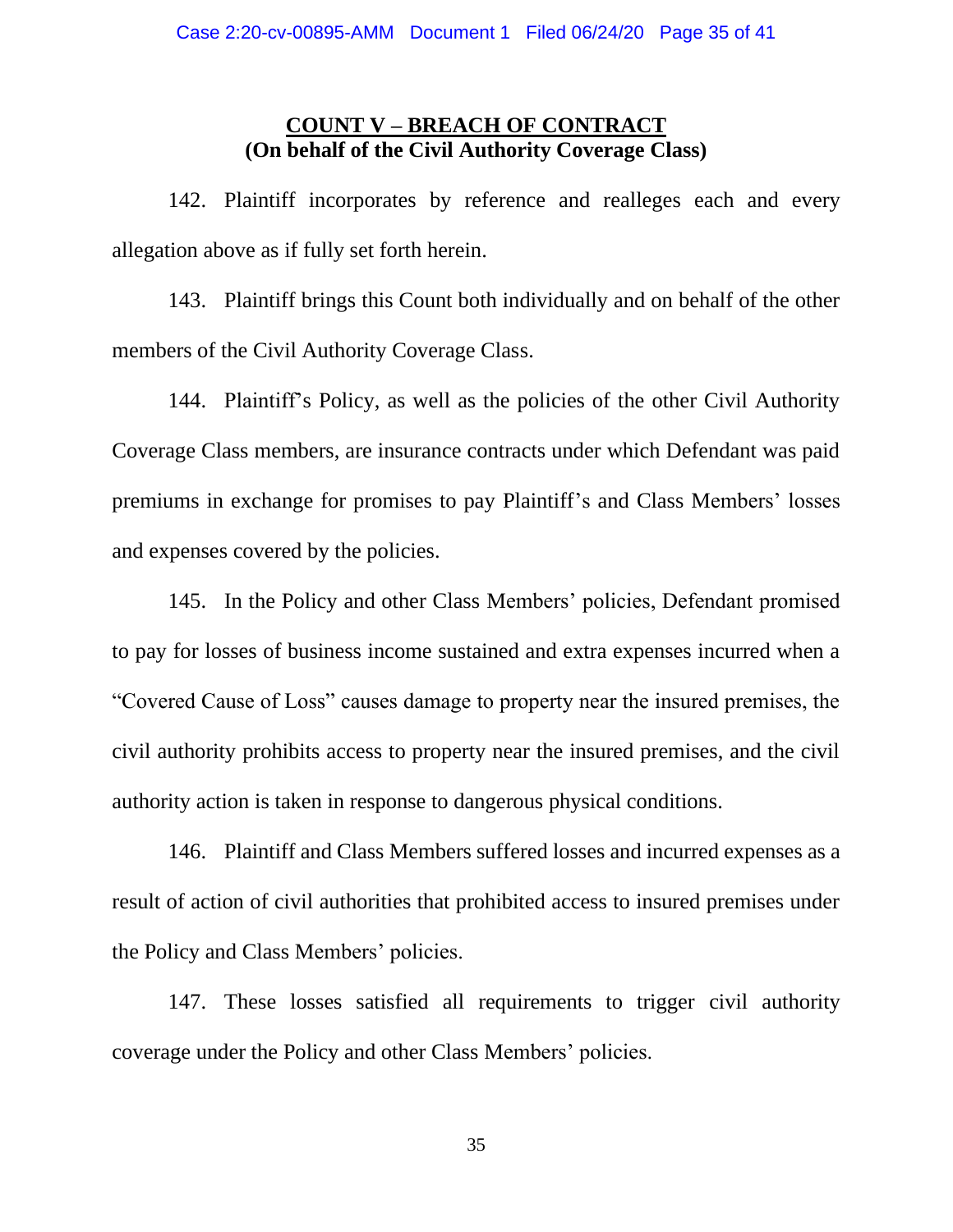#### Case 2:20-cv-00895-AMM Document 1 Filed 06/24/20 Page 36 of 41

148. Plaintiff and the other Class Members have complied with all applicable provisions of their respective policies, including payment of premiums.

149. Defendant, without justification and in bad faith, has denied coverage and refused performance under the Policy and other Class Members' policies by denying coverage for these losses and expenses. Accordingly, Defendant is in breach of the Policy and other Class Members' policies.

150. As a result of Defendant's breaches of the Policy and other Class Members' policies, Plaintiff and Class Members have suffered actual and substantial damages for which Defendant is liable.

WHEREFORE, Plaintiff, both individually and on behalf of the Class Members, seeks compensatory damages resulting from Defendant's breaches of the Policy and other Class Members' polices and seeks all other relief deemed appropriate by this Court.

### **COUNT VI – DECLARATORY JUDGMENT (On behalf of the Civil Authority Coverage Class)**

151. Plaintiff incorporates by reference and realleges each and every allegation above as if fully set forth herein.

152. Plaintiff brings this Count both individually and on behalf of the other members of the Civil Authority Coverage Class.

153. Under 28 U.S.C. §§ 2201 & 2202, this Court has jurisdiction to declare the rights and other legal relations of the parties in dispute.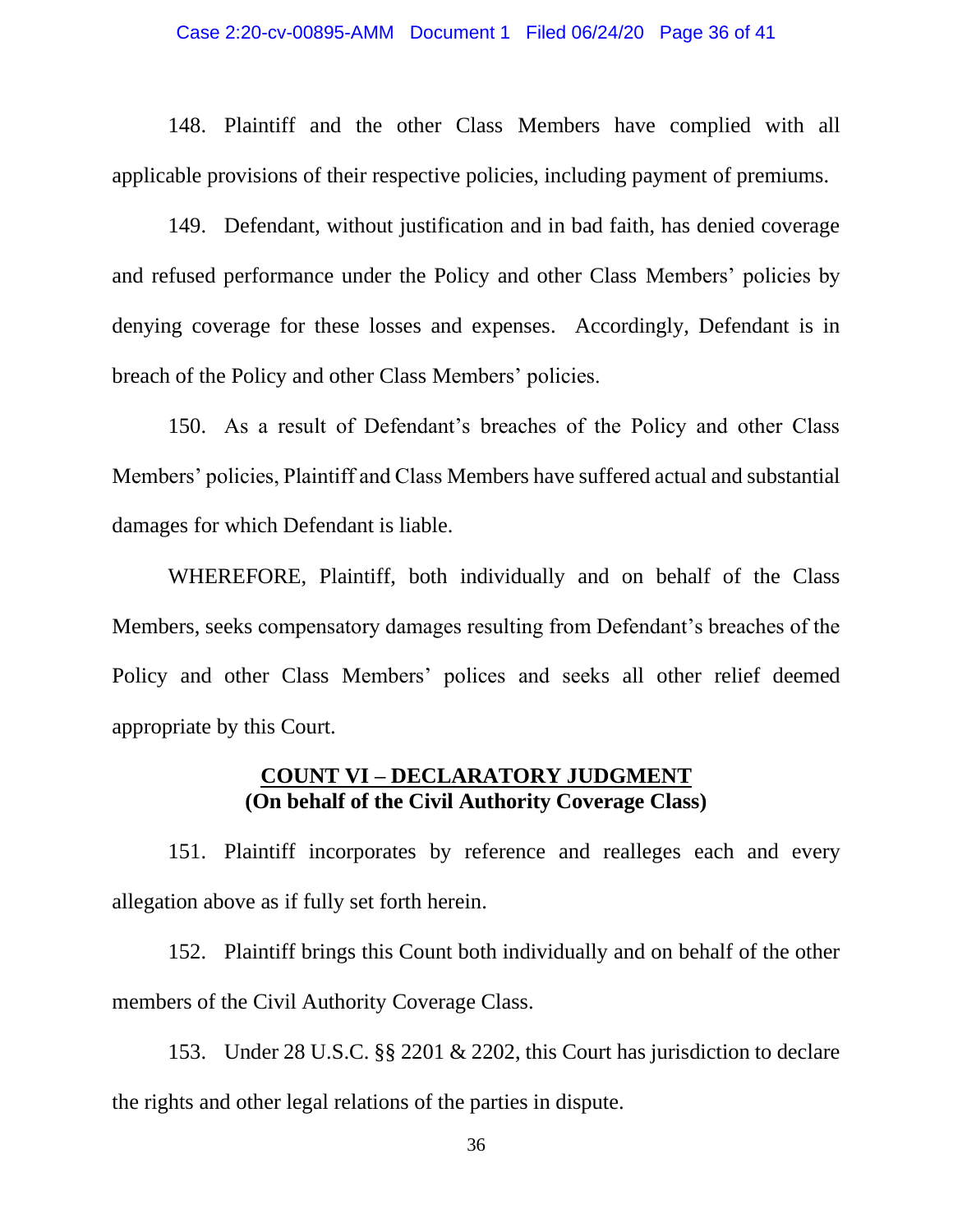#### Case 2:20-cv-00895-AMM Document 1 Filed 06/24/20 Page 37 of 41

154. Plaintiff's Policy, as well as the policies of other Civil Authority Coverage Class members, are insurance contracts under which Defendant was paid premiums in exchange for promises to pay Plaintiff's and Class Members' losses for claims covered by their policies.

155. In the Policy and other Class Members' policies, Defendant promised to pay for losses of business income sustained and extra expenses incurred when, among other things, a "Covered Cause of Loss" causes damage to property near the insured premises, the civil authority prohibits access to property near the insured premises, and the civil authority action is taken in response to dangerous physical conditions.

156. Plaintiff and Class Members suffered losses and incurred expenses as a result of actions of civil authorities that prohibited access to insured premises under the Policy and Class Members' policies.

157. These losses satisfied all requirements to trigger civil authority coverage under the Policy and other Class Members' policies.

158. Plaintiff and the other Class Members complied with all applicable provisions of their respective policies, including payment of premiums.

159. Defendant, without justification, disputes that the Policy and other Class Members' policies provide coverage for these losses.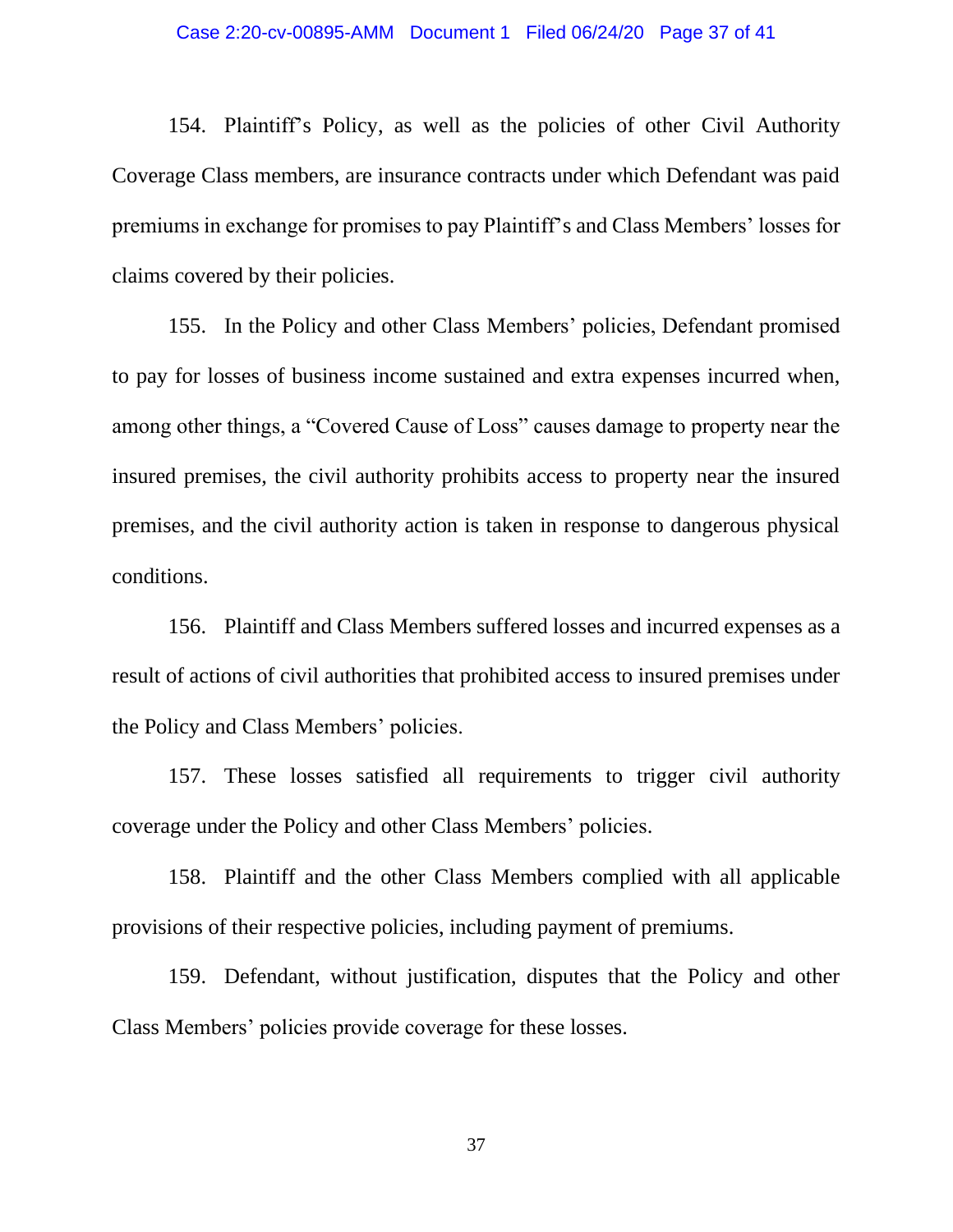#### Case 2:20-cv-00895-AMM Document 1 Filed 06/24/20 Page 38 of 41

160. Plaintiff, both individually and on behalf of the other members of the Civil Authority Coverage Class, seeks a Declaratory Judgment that its Policy and the other Civil Authority Coverage Class members' policies provide coverage for the losses that Class Members have sustained and extra expenses they have incurred caused by actions of civil authorities.

161. An actual case or controversy exists regarding Plaintiff's and other Class Members' rights and Defendant's obligations under the Policy and Class Members' policies to reimburse Plaintiff and other Class Members for these losses and extra expenses. Accordingly, the Declaratory Judgment sought is justiciable.

WHEREFORE, Plaintiff, both individually and on behalf of other Class Members, requests that this Court enter a Declaratory Judgment declaring that the Policy and other Class Members' policies provide civil authority coverage for the losses and extra expenses incurred by Plaintiff and Class Members.

### **PRAYER FOR RELIEF**

WHEREFORE, Plaintiff respectfully requests that the Court enter judgment in its favor and against Defendant, as follows:

a. Entering an order certifying the proposed Classes, designating Plaintiff as Class representative, and appointing Plaintiff's undersigned attorneys as Counsel for the Classes;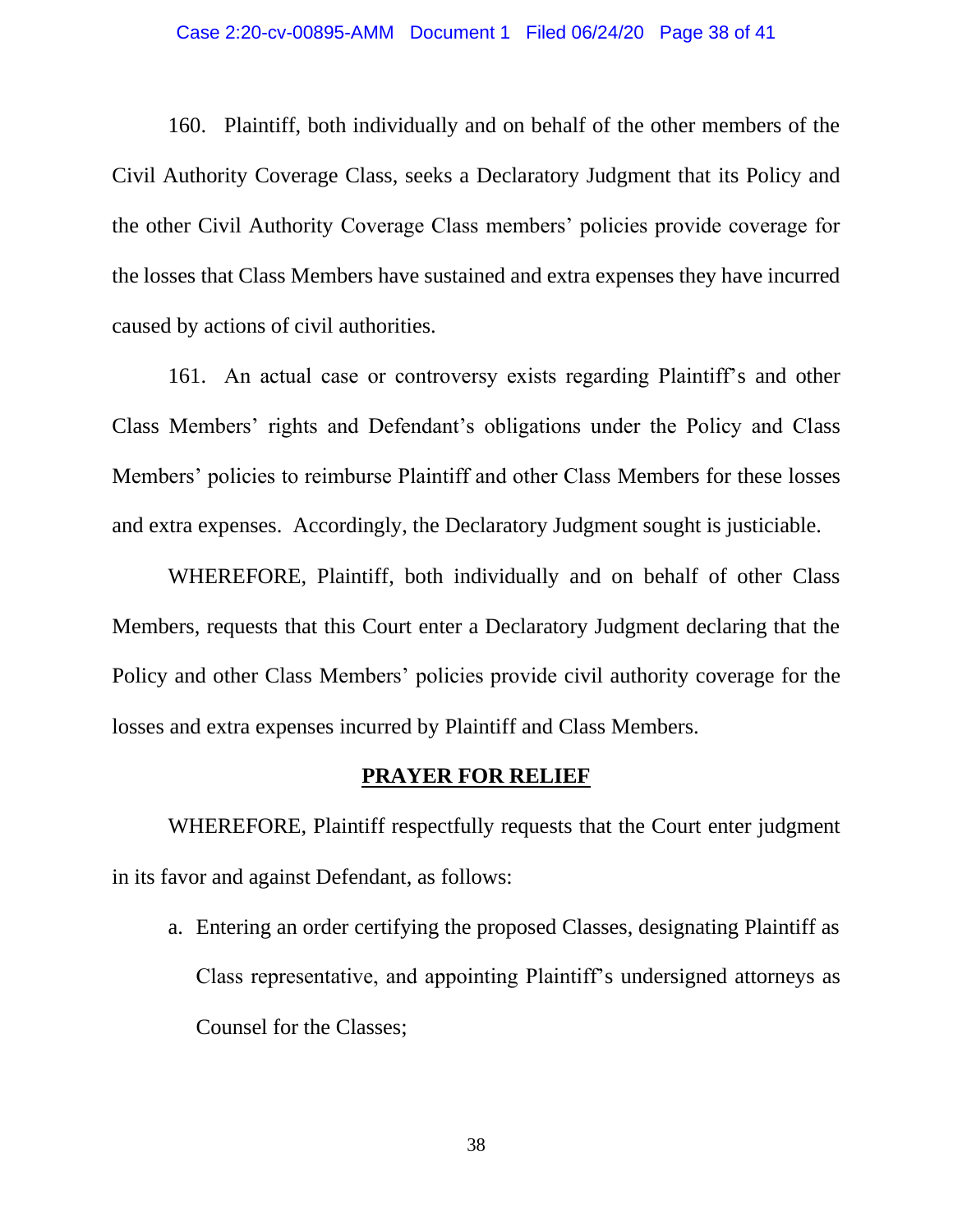- b. Entering judgments on Counts I, III, and V (Breach of Contract) in favor of Plaintiff and the members of the Business Income Coverage Class, Extra Expense Coverage Class, and Civil Authority Coverage Class, and awarding damages for breach of contract in an amount to be determined at trial;
- c. Entering declaratory judgments on Counts II, IV, and VI (Declaratory Judgment) in favor of Plaintiff and the members of the Business Income Coverage Class, Extra Expense Coverage Class, and Civil Authority Coverage Class as follows:
	- i. That all business income, civil authority, and extra expense losses and expenses incurred and sustained based on the facts and circumstances set forth above are insured and covered losses and expenses under Plaintiff's Policy and Class Members' policies; and
	- ii. Defendant The Cincinnati Insurance Company is obligated to pay for the full amount of the business income, civil authority, and extra expense losses and expenses sustained and incurred, and to be sustained and incurred, based on the facts and circumstances set forth above.
- d. An order requiring Defendant to pay both pre- and post-judgment interest on any amounts awarded;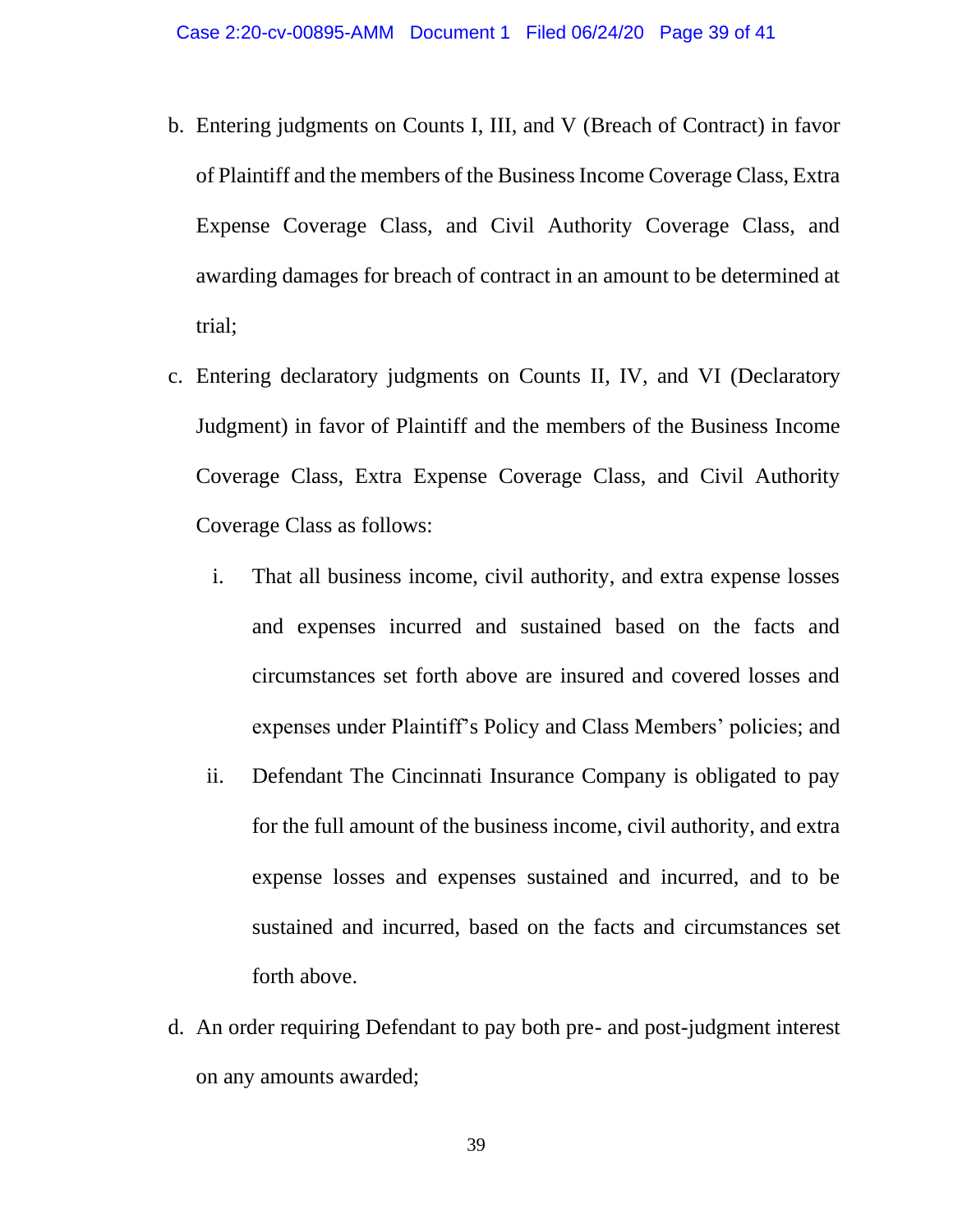- e. An award of costs and attorneys' fees; and
- f. Such other or further relief as may be appropriate.

# **DEMAND FOR JURY TRIAL**

Plaintiff hereby requests a trial by jury of all issues so triable.

Dated: June 24, 2020

/s/ Brannon J. Buck Brannon J. Buck (ASB-5848-K56B) Brett A. Ialacci (ASB-7679-E67I) Christopher B. Driver (ASB-9178-G39B) Lance L. Goodson, Jr. (ASB-2596-C65D) **BADHAM & BUCK, LLC** 2001 Park Place North, Ste. 500 Birmingham, Alabama 35203 Telephone: (205) 521-0036 Facsimile: (205) 521-0037 [bbuck@badhambuck.com](mailto:bbuck@badhambuck.com) [bialacci@badhambuck.com](mailto:bialacci@badhambuck.com) [cdriver@bdahambuck.com](mailto:cdriver@bdahambuck.com) [lgoodson@badhambuck.com](mailto:lgoodson@badhambuck.com)

*Attorneys for Plaintiff*